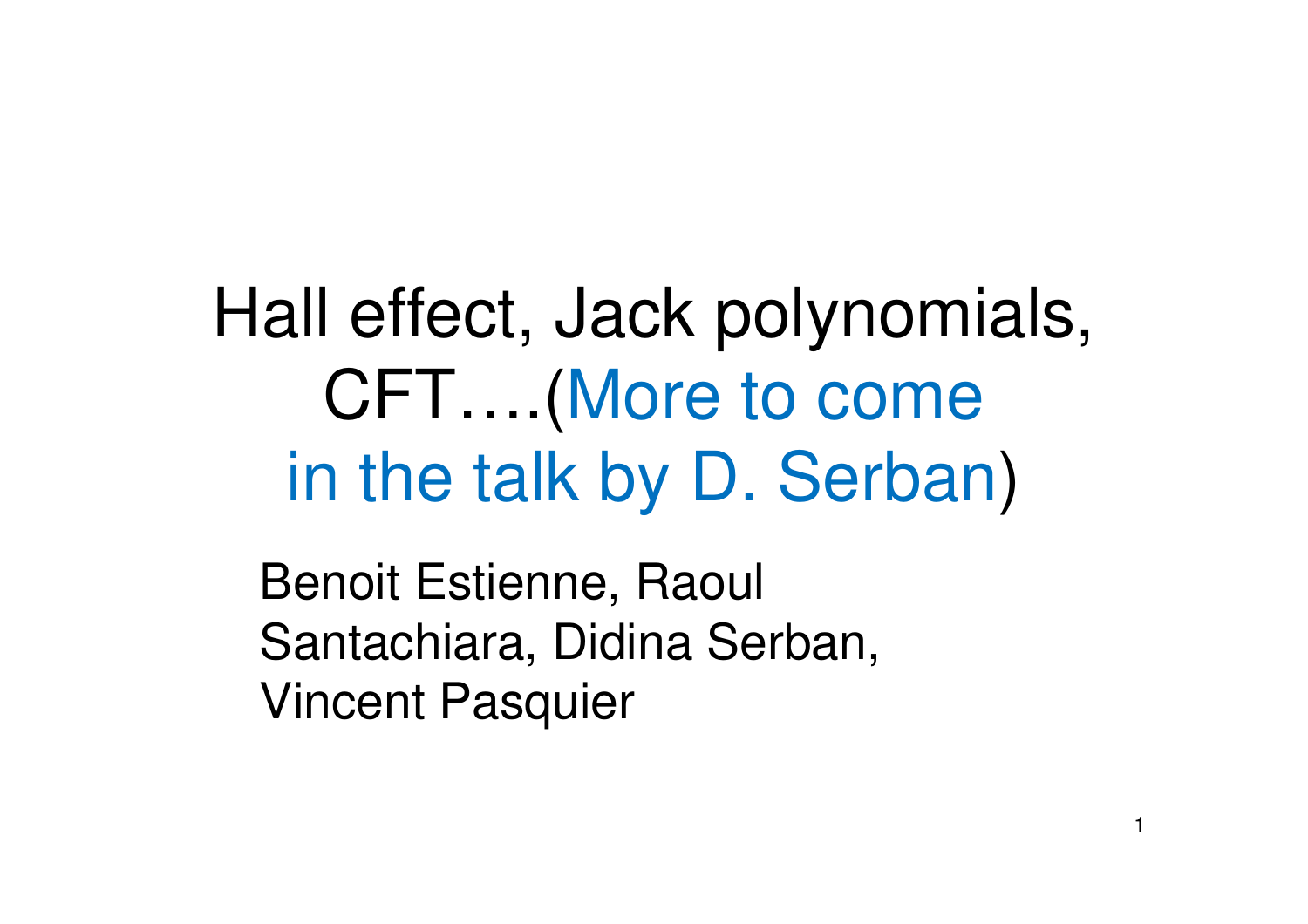# Most striking occurrence of a quantum macroscopic effect in the real word

- In presence of of a magnetic field, the conductivity is quantized to be a simple fraction up to  $\quad10^{-10}$  $10^{-1}$
- Important experimental fractions for electrons are:*p*

$$
2p+1
$$

• Theorists believe for bosons: 

$$
\overline{p+1}
$$

*p*

• Fraction called filling factor.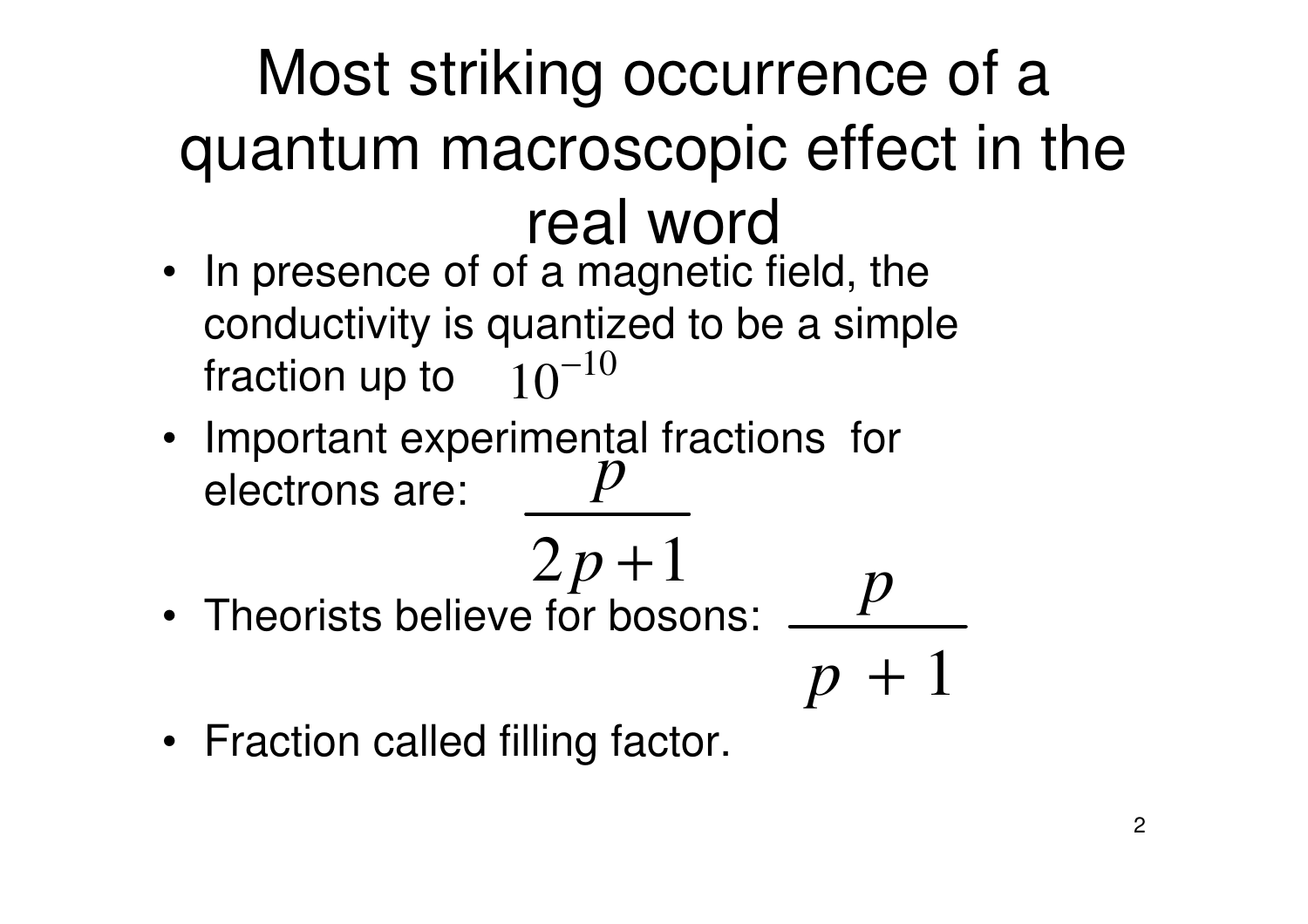#### **Hall effect**

• Lowest Landau Level wave functions





3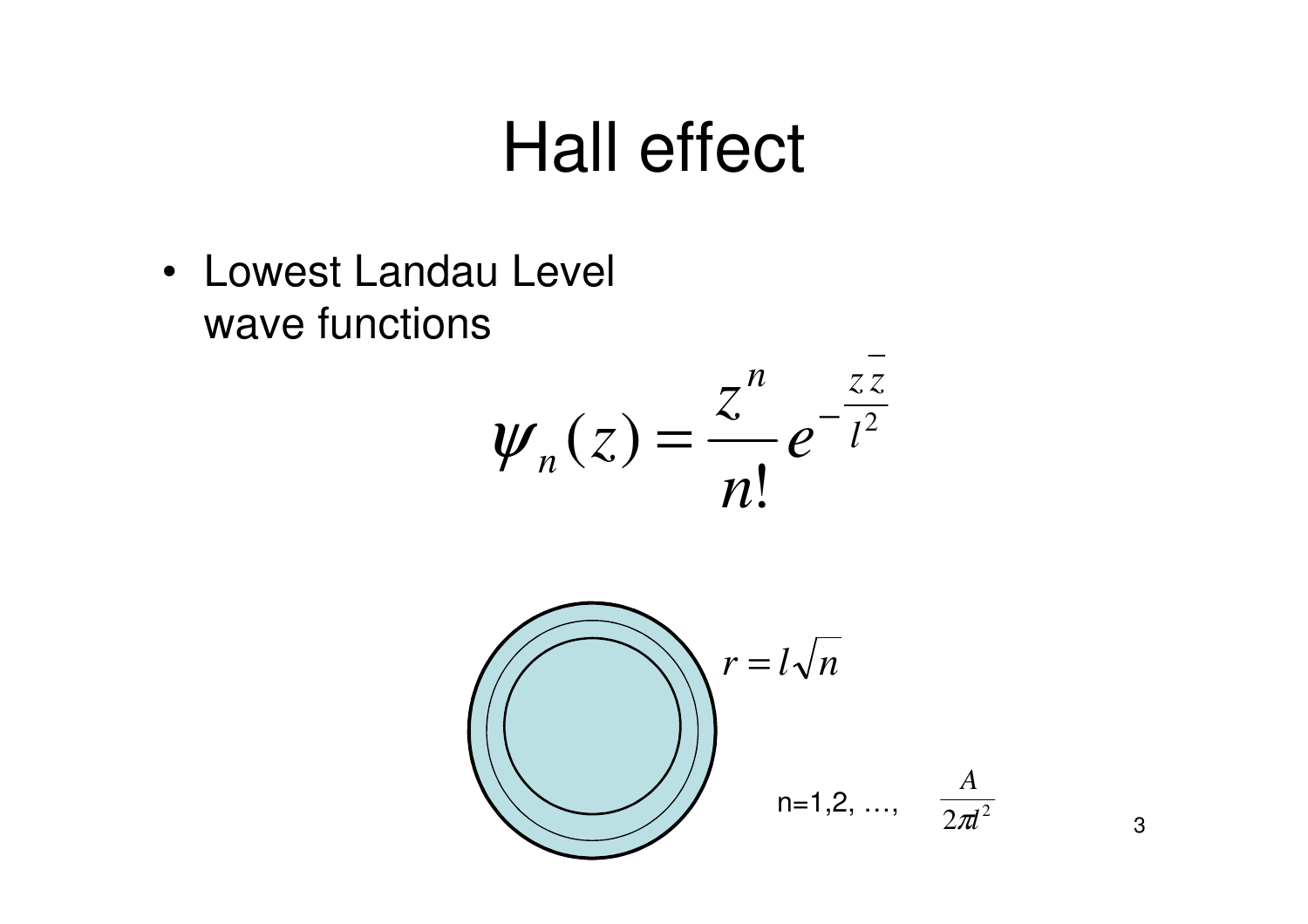$$
\frac{A}{2\pi l^2} = n_0
$$

Number of available cells alsothe **maximal degree** in each variable

$$
S(z_1^{\lambda_1}...z_n^{\lambda_n}) = m_{\lambda}
$$

$$
AS(z_1^{\lambda_1}...z_n^{\lambda_n}) = S_{\lambda} \Delta
$$

 $\mathbb{R}^1$   $\cdots$   $\mathbb{R}^n$   $\mathbb{R}^n$  a basis of **states** for the system Labeled by partitions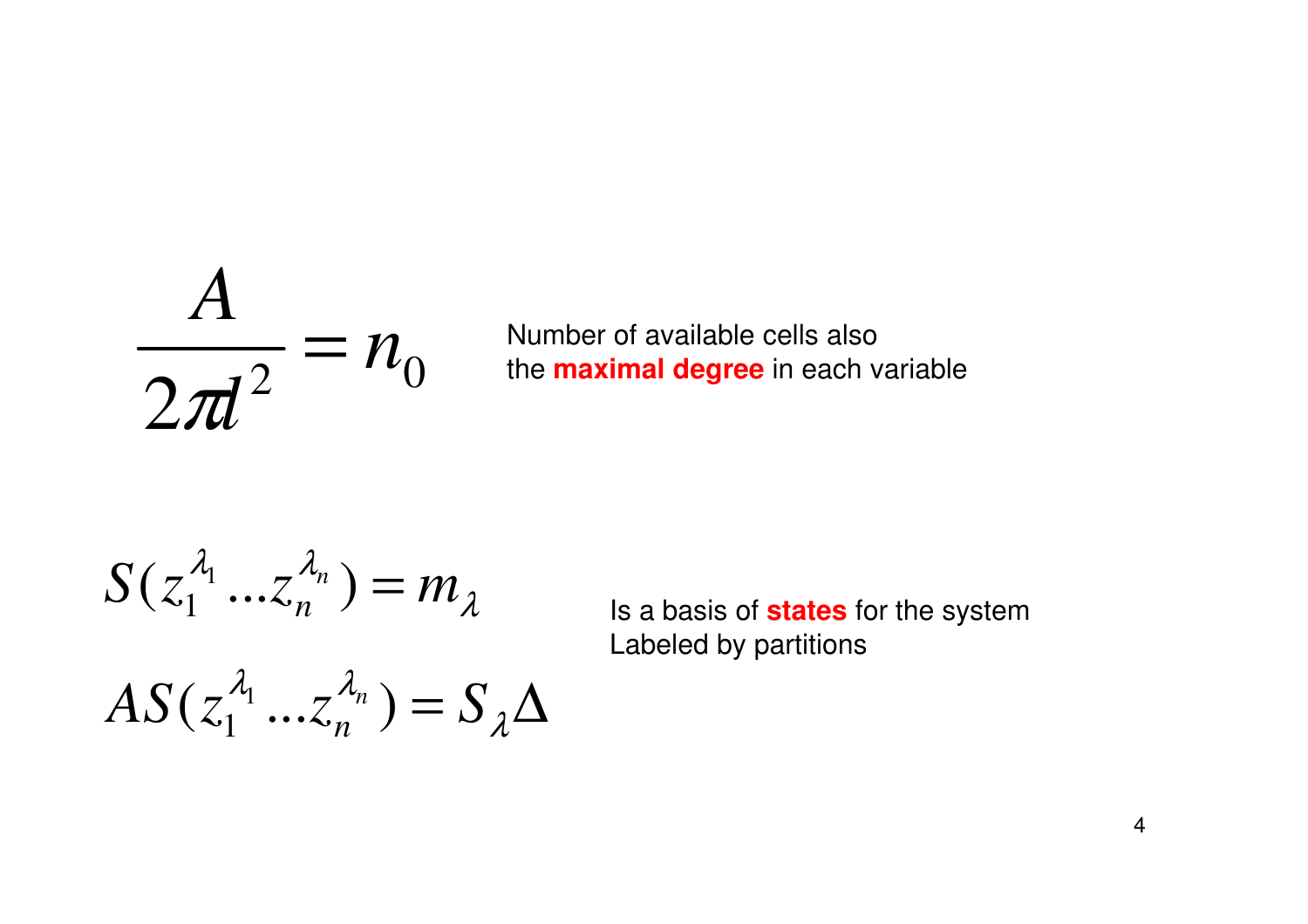

**particles in the orbital k are the occupation numbers equivalently,the number of times the row of length k occurs in the partition.** 

 $\cdots \sim N_{\Omega} \sim N_{\Omega} + 1 \cdots \sim N_{\Omega} + N_{\Omega} \cdots$  $0<sup>1</sup>$   $1<sup>1</sup>$   $2<sup>1</sup>$   $\cdots$ <sup>1</sup>  $k<sup>1</sup>$   $\cdots$ <sup>1</sup> 1  $7^1$ 1 $0 \t 7^0$  $1 \cdot \cdot \cdot \cdot N_0 \sim N_0 + 1 \cdot \cdot \cdot \cdot N_0 + N_1$  $Z_1 \cdots Z_{N_0}$ ,  $Z_{N_0+1} \cdots Z_{N_0+1}$  $\frac{N_0N_1N_2....N_1N_k}{N_0N_1N_2...N_k}$ 

**Can be represented by a partition with N\_0 particles in orbital 0,N\_1 particles in orbital 1…N\_k particles in orbital k…..** 



**There exists a partial order on partitions, the squeezing order**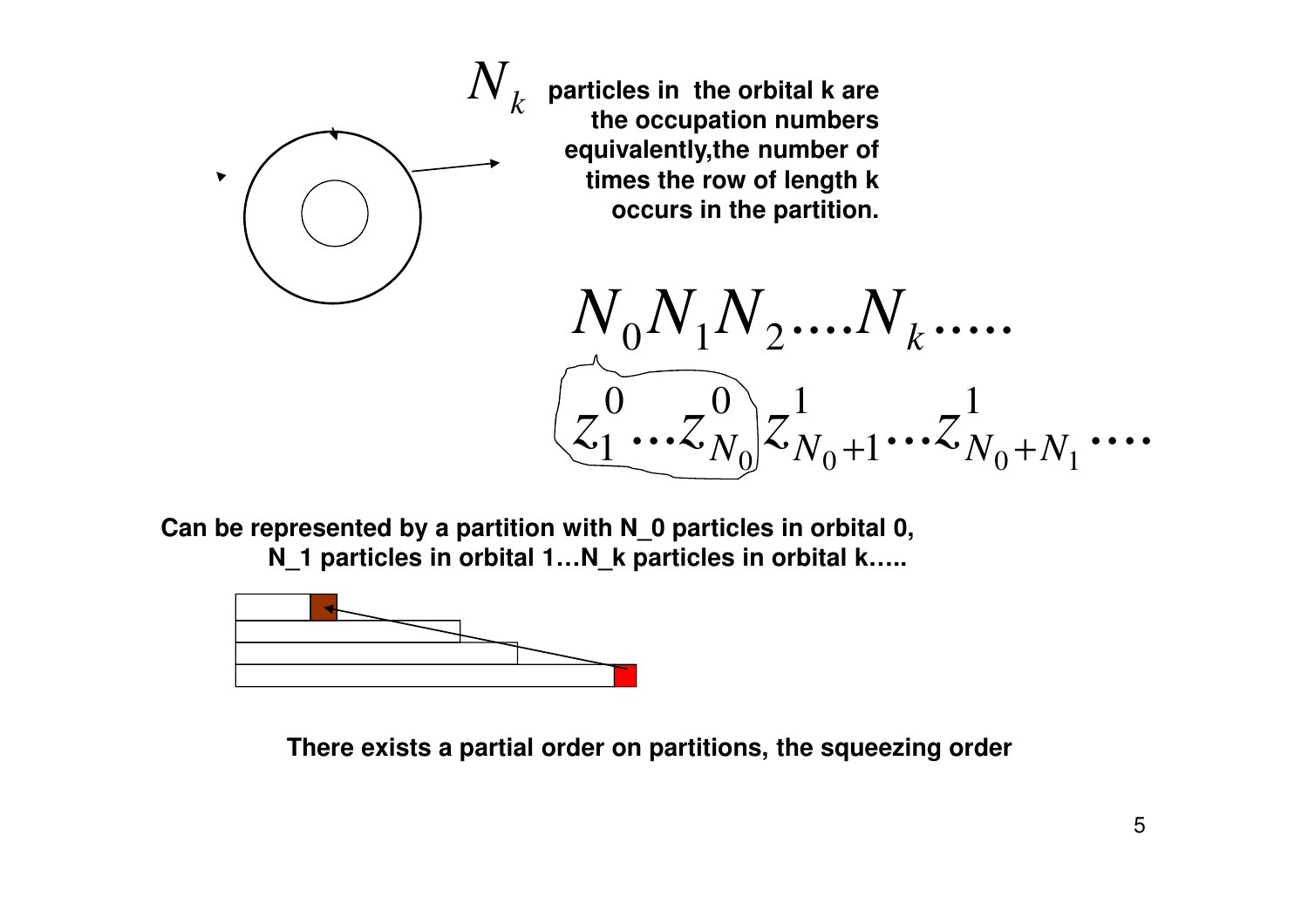#### Interactions translate into repulsionbetween particles.



**m** universal measures the strength of the interactions.

**Competition between interactions which spread electrons apart and high compression which minimizes the degree n. Ground state is the minimal degreesymmetric polynomial compatible with the repulsive interaction.**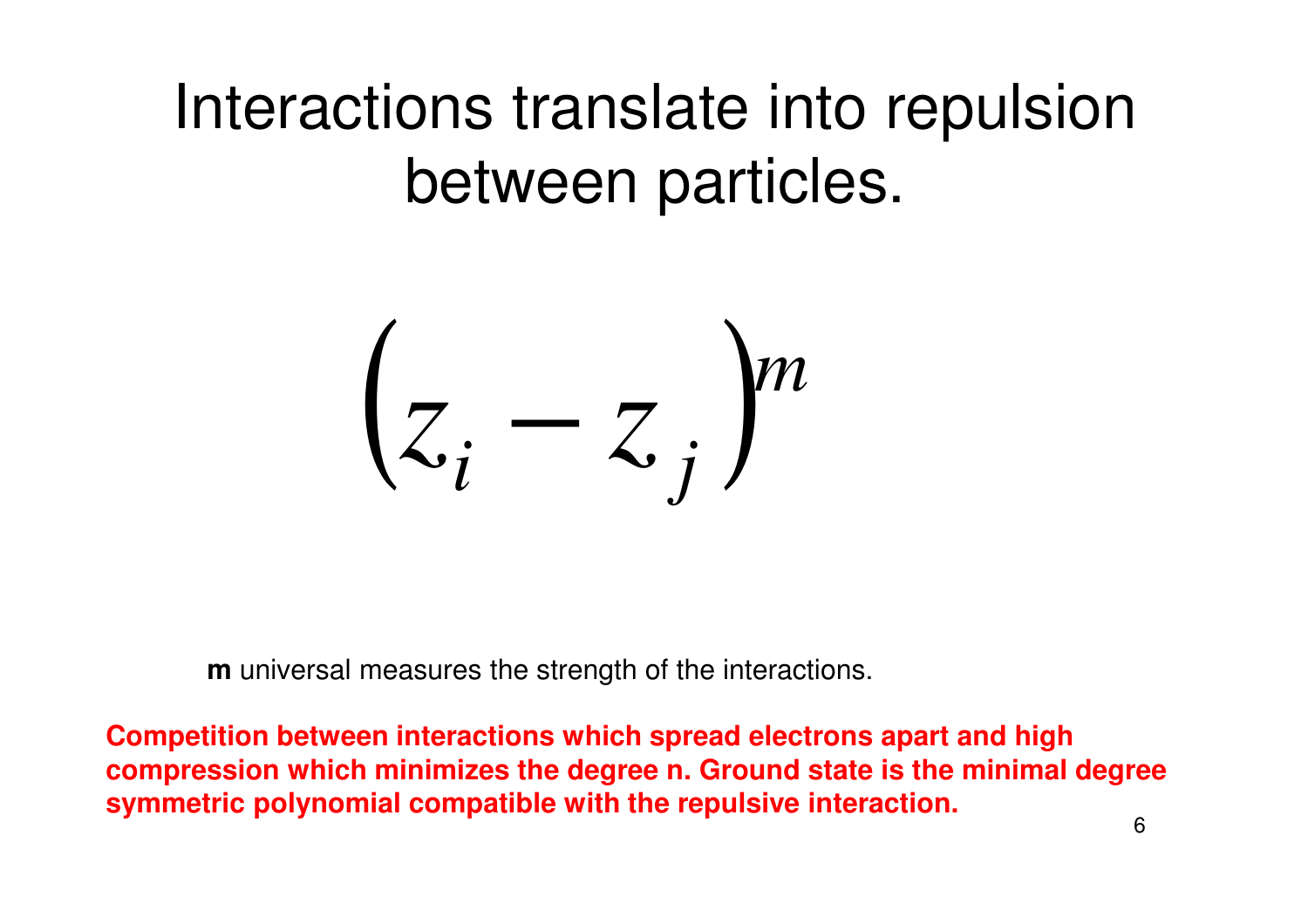# Laughlin wave functionoccupation numbers:

**Keeping only the dominant weight of the expansion** 

# 00100100100

**1 particle at most into m orbitals (m=3 here).**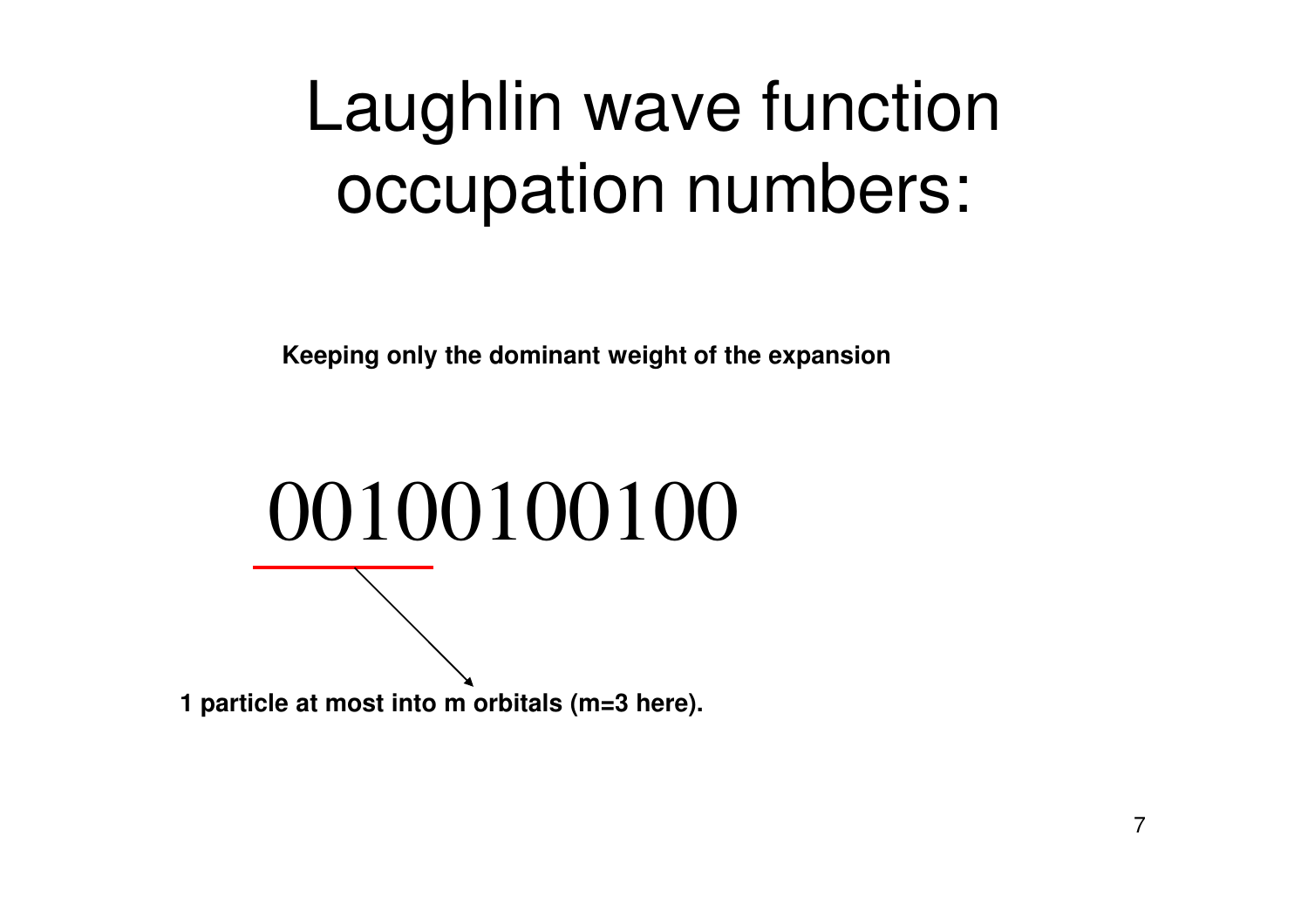## Important quantum numberwith a topological interpretation

• Filling factor equal to number of particles per unit cell:

$$
V = \frac{\text{Number of variables}}{\text{Degree of polynomial}}
$$

•

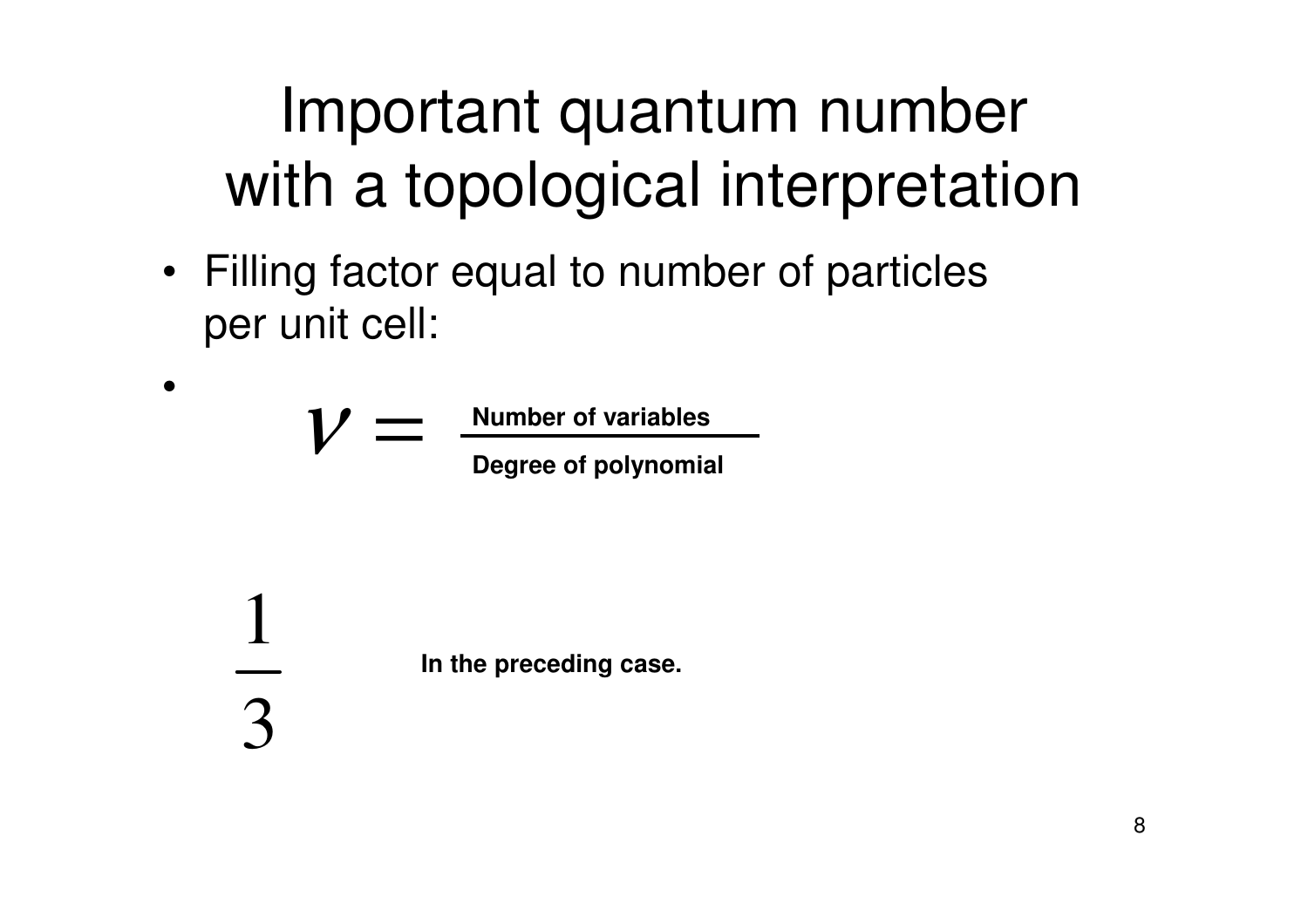#### Excitation∏ $\prod_i (x - z_i) \prod_{i < j} (z_i - z_j)$  $i < i$  $-\angle_i \int_{i < j} \sqrt{\angle_i}$ *m* $(x-z_i)$   $\int$   $\int$   $(z_i-z_j)$ *i*

#### **Imagine you put the excitation at x=0**

# 000100100100

**It is pushing the motive to the right, inserting a 1/3 charge**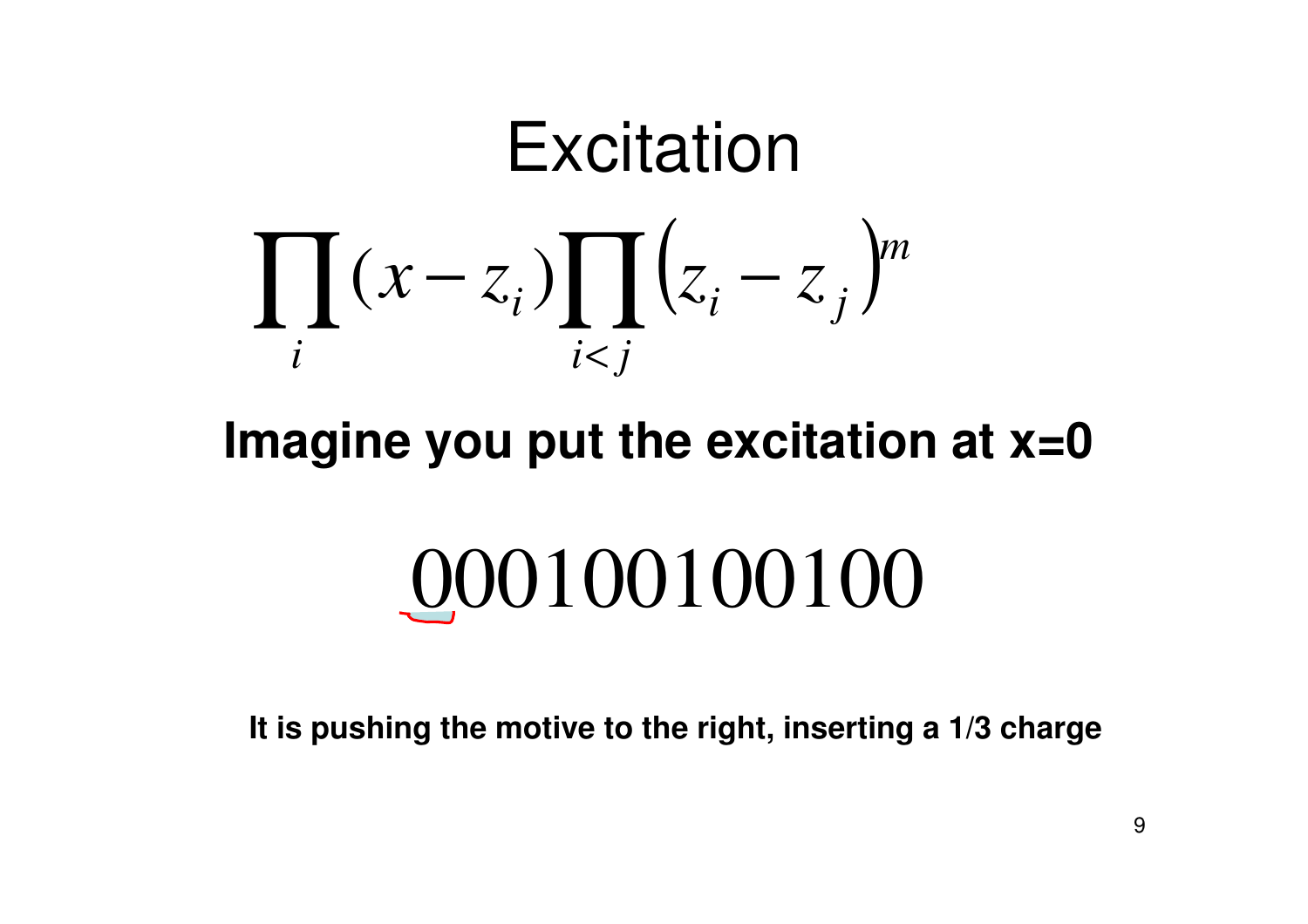# Edge Physics

- • We shall make a not very well establishedassumption that electrons at the edge of the sample are relevant.
- • Edge state physics described by a 1+1dimentional model.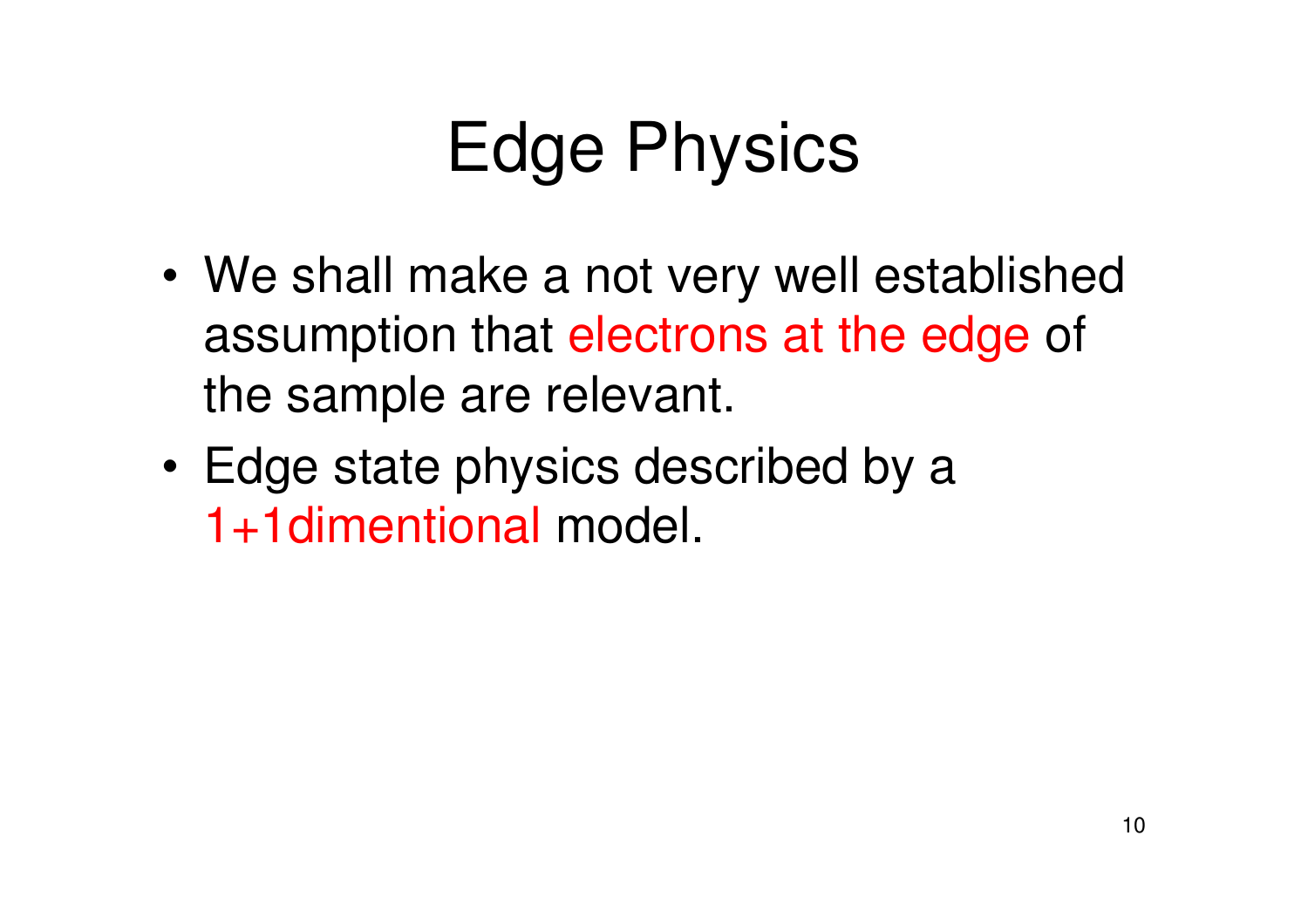# Non commutativity.

• The dynamical degrees of freedom (r,p) are reorganized into two commuting sets, the dynamical momenta and guidingcenters which obey heisenberg algebra:

$$
\rho_p \rho_q = e^{ip \times q l^2} \rho_{p+q}
$$

where I is the magnetic length, p takes  $N^2$ values.the contract of the contract of the contract of the contract of the contract of the contract of the contract o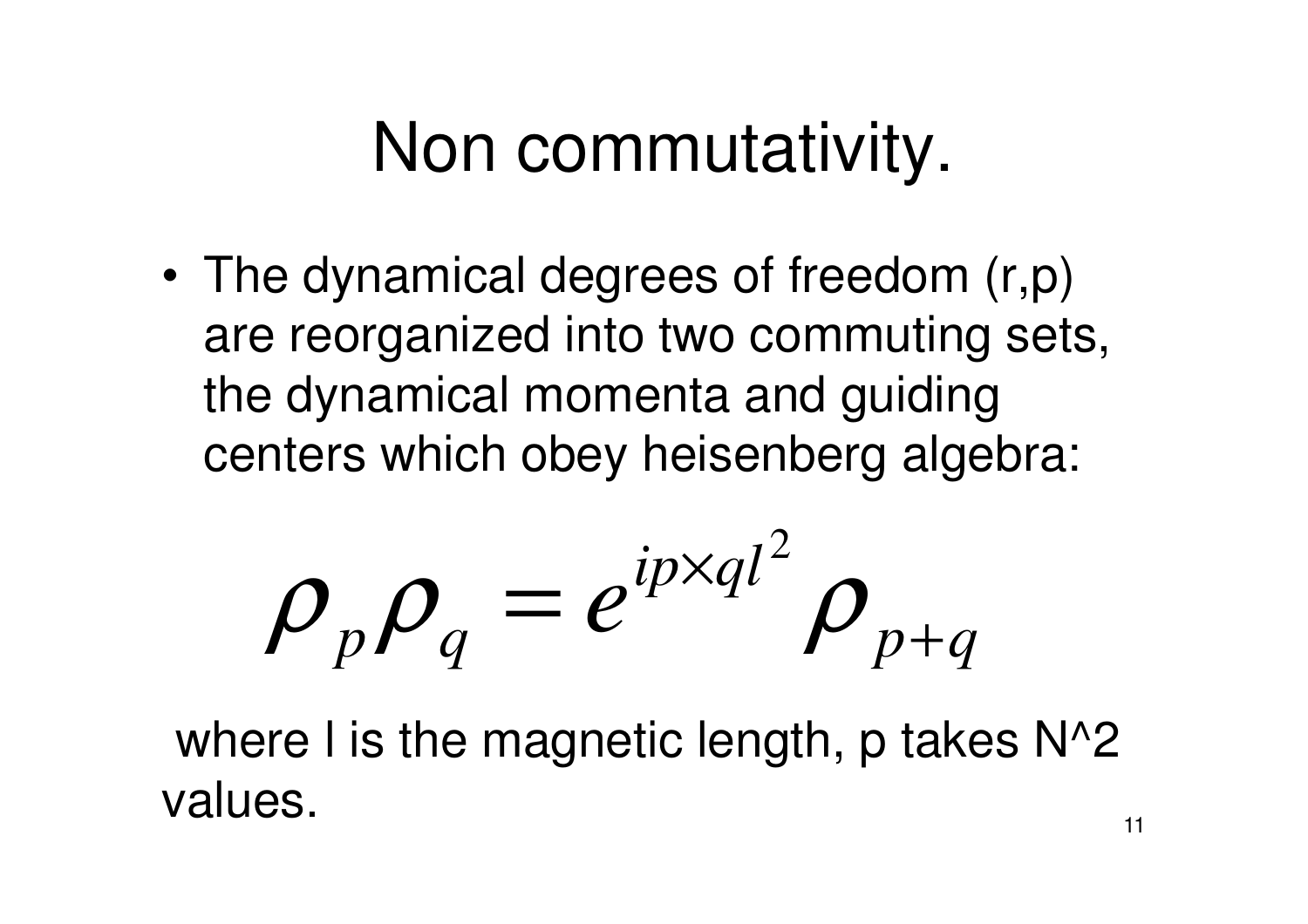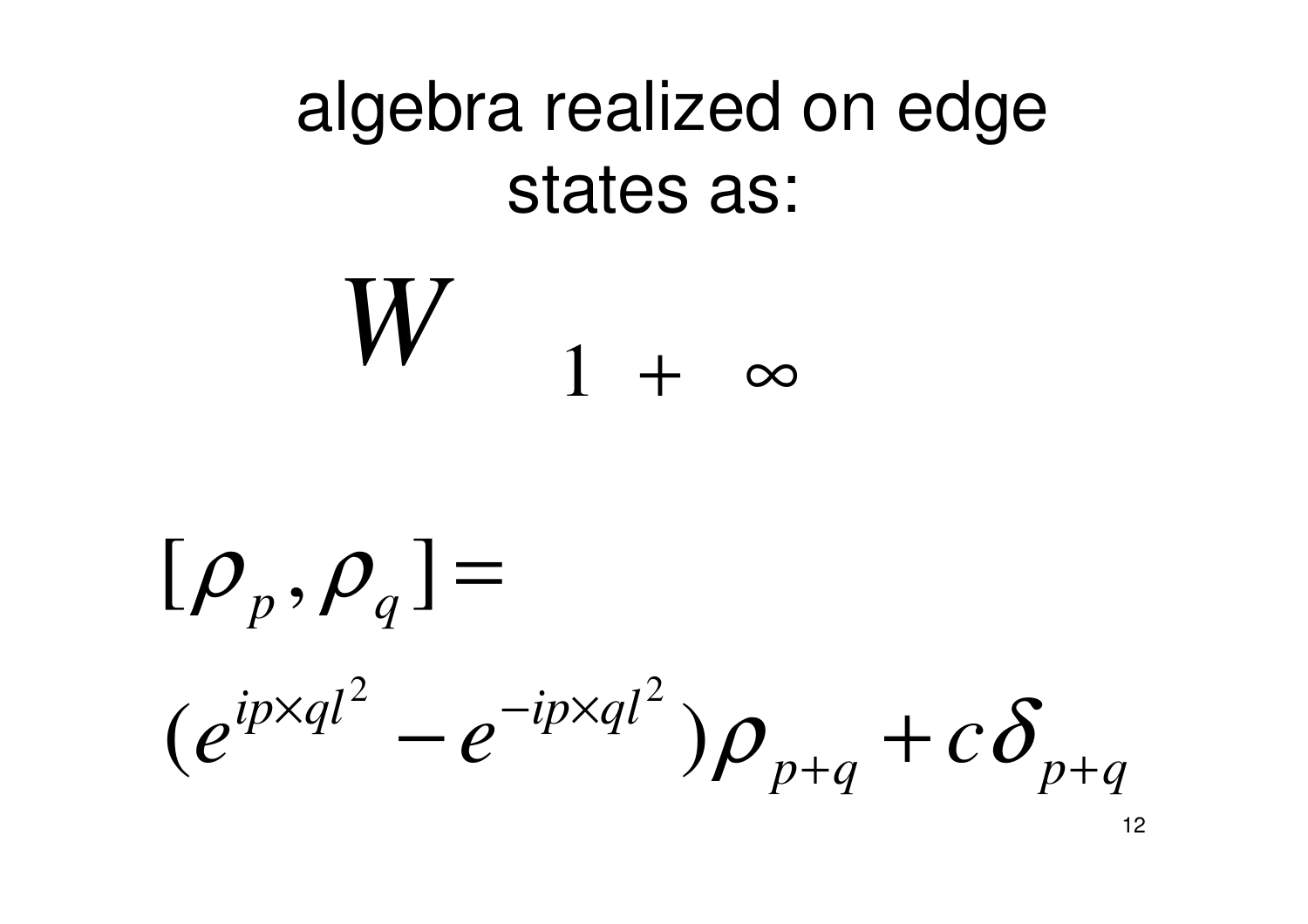#### Jack Polynomials:





**Jack polynomials are eigenstates of the Calogero-Sutherland Hamiltonian on a circle with 1/r^2 potential interaction.**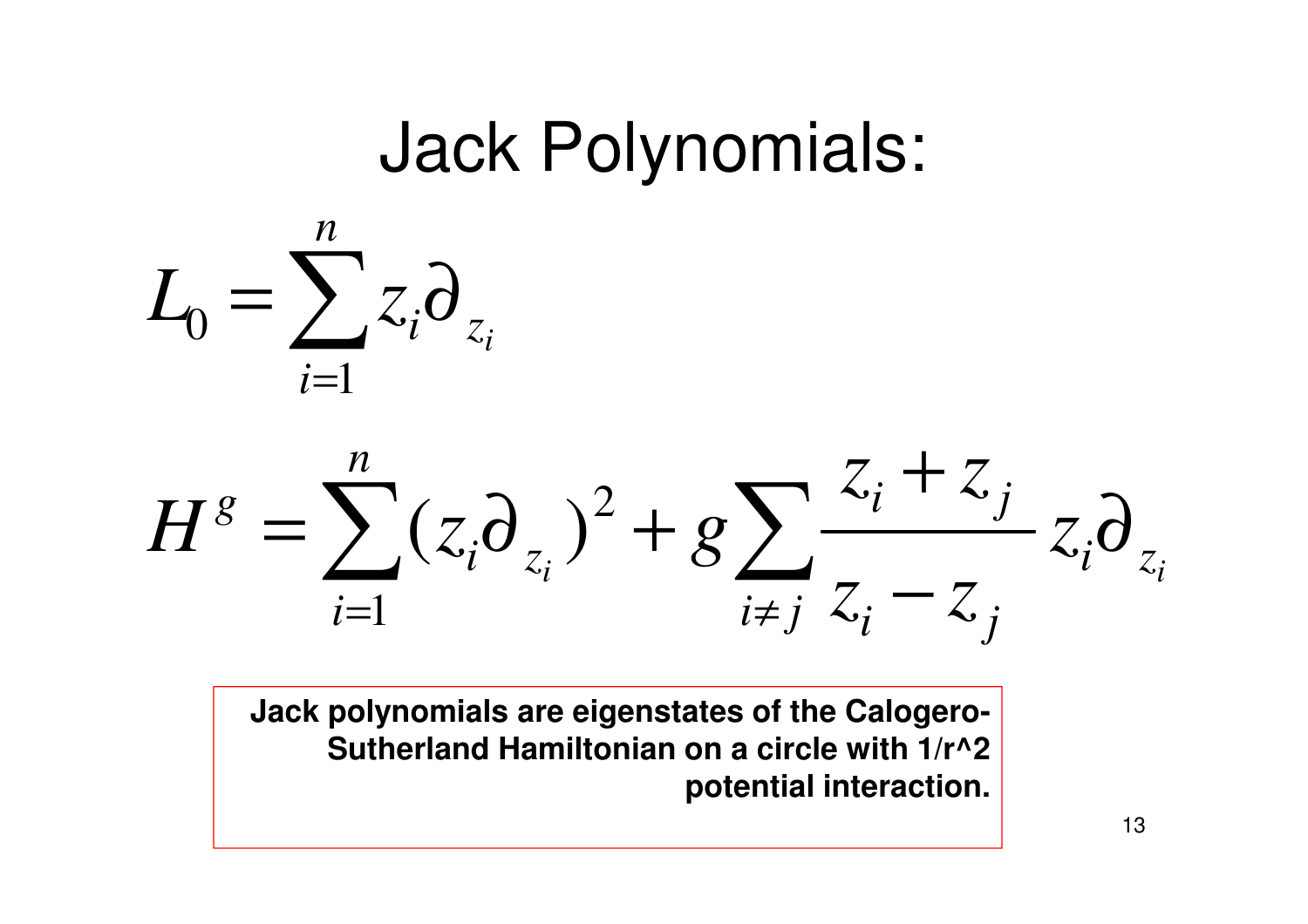# Remarks

- • By conjugating with a Vandermonde determinant,  $\Delta = \prod (z_i - z_j)^g$
- •integer Hall effect *g* <sup>=</sup>*<sup>m</sup>*
- •H can be made Hermitian:

$$
H = -\sum \partial^2 \theta_i + \frac{1}{4} \sum_{i < j} \frac{g(g-1)}{\sin(\theta_i - \theta_j)^2}
$$

- •In particular H is noninteracting if g=0,1
- •Deformation of Schur functions.

*i j* <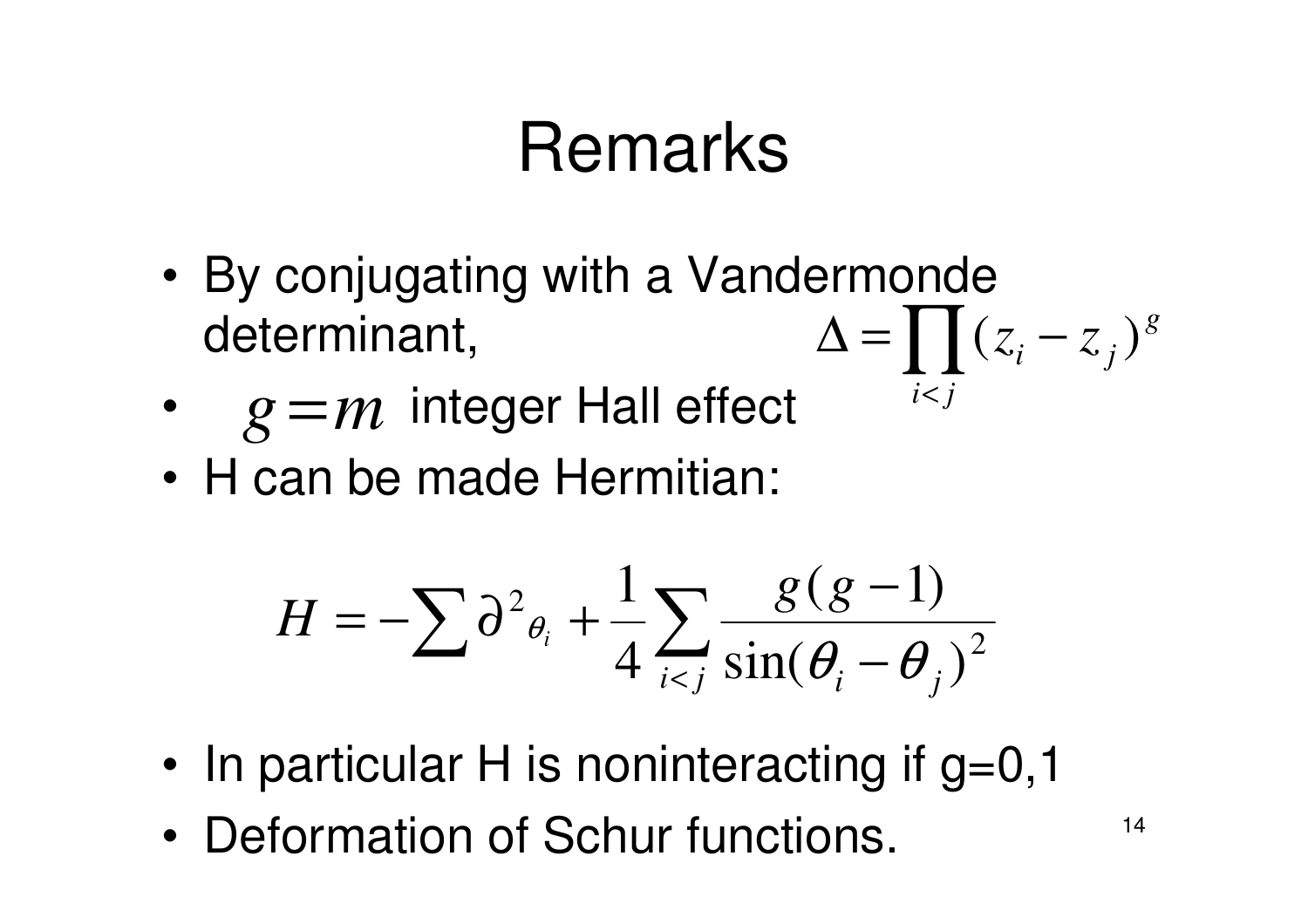# Eigenstates

• C.S Hamiltonian is triangular in the monomial basis. Spectrum:

$$
H' = H - NgL_0
$$
  

$$
E_{\lambda}^g = \sum_{i=1}^{N} \lambda_i (\lambda_i + g(1-2i))
$$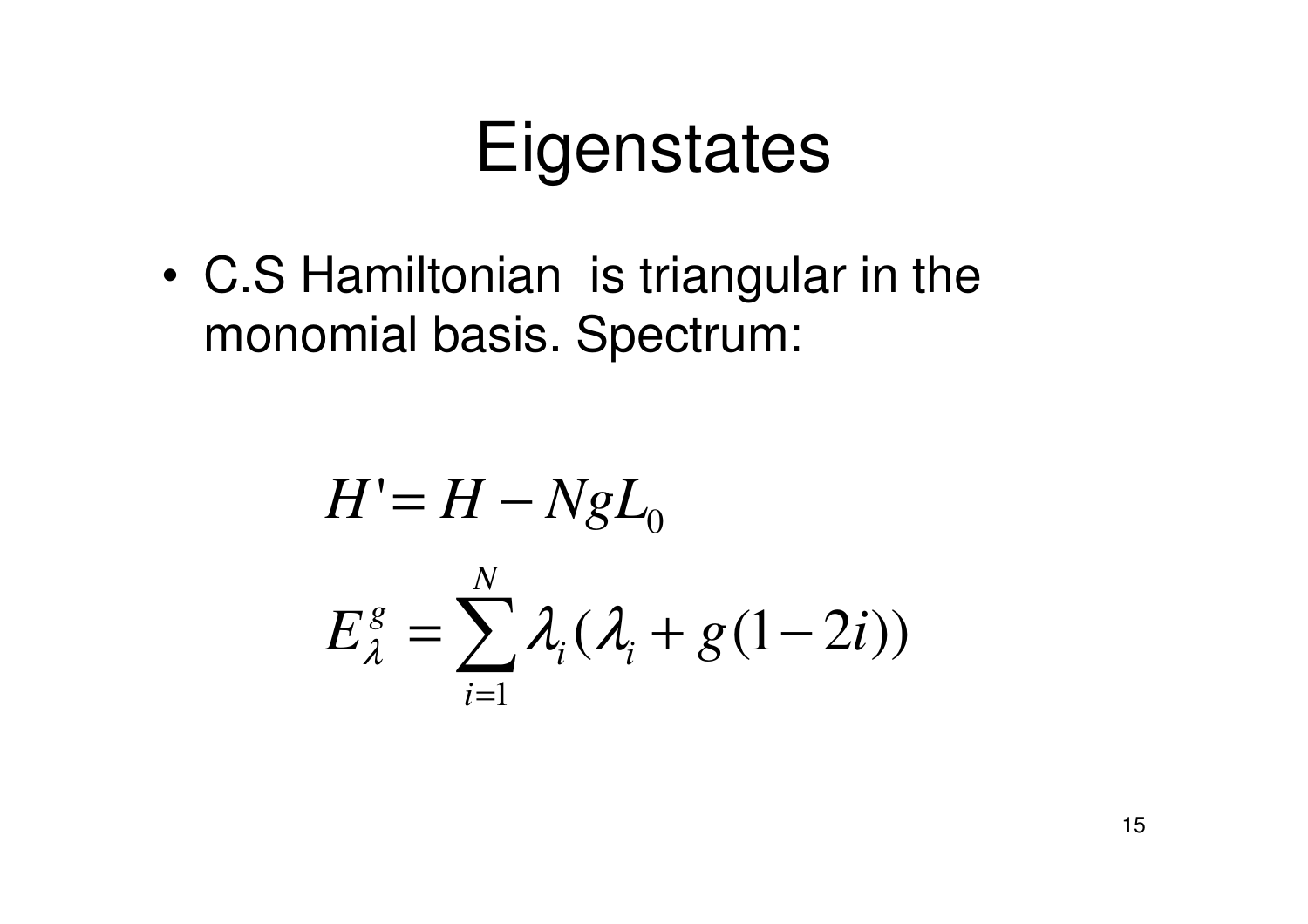$E(\lambda) = b(\lambda') - gb(\lambda)$  $b(\lambda) = \sum_{i} (i-1)\lambda_i = \sum_{i} \lambda_i'(\lambda_i-1)/2$ = $Duality = \sum (i-1)\lambda_i = \sum \lambda_i' (\lambda_i - \lambda_i - g\lambda)$ 

$$
E^{\,g}_{\,\lambda}+gE^{\,1/\,g}_{\,\lambda'}=0
$$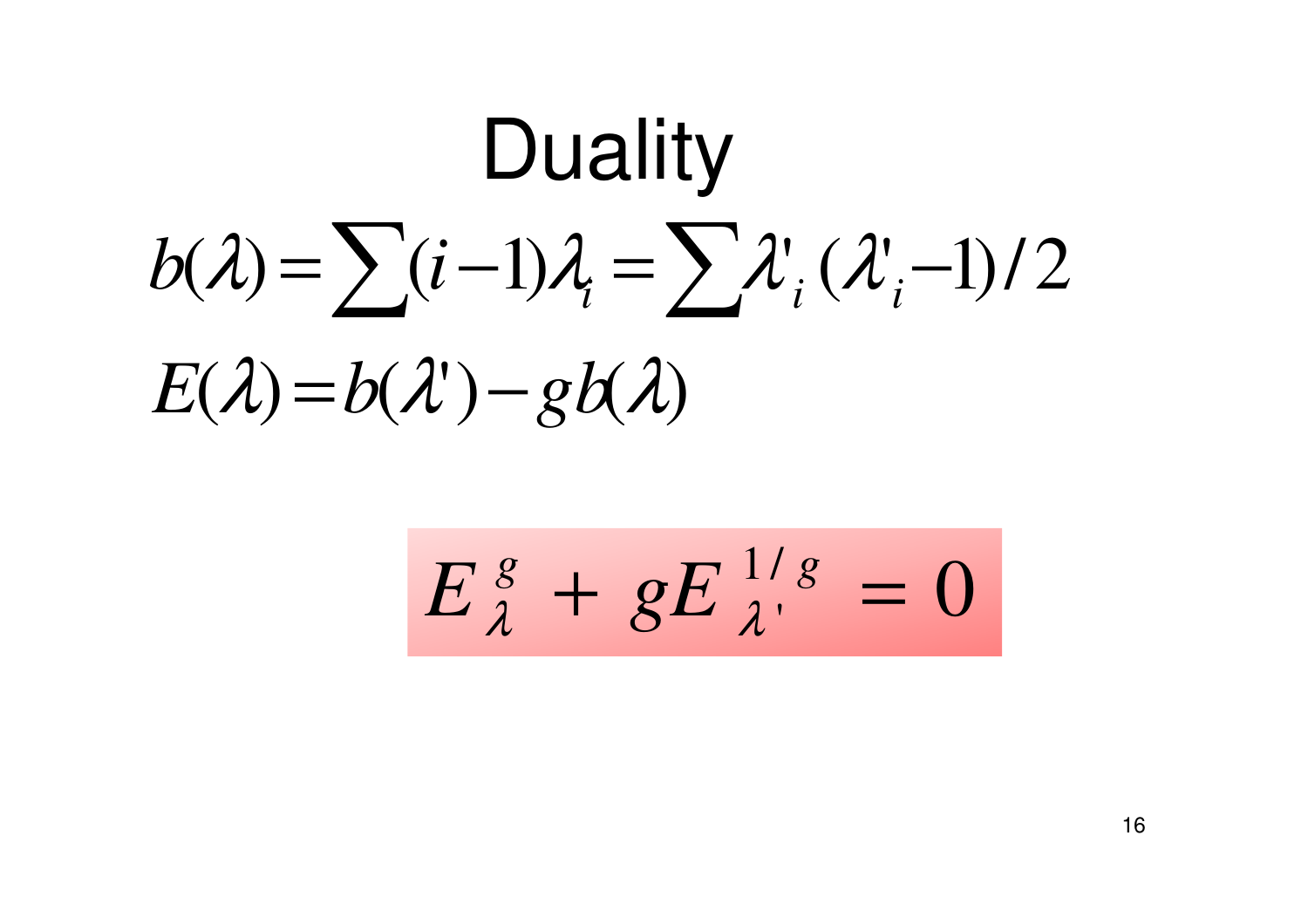#### Jack polynomials at $\mathbf 1$  $\mathbf 1$ +−*r*=*kg*

**Feigin-Jimbo-Miwa-Mukhin**

**Generate ideal of polynomials"vanishing as the r power of the Distance between particles ( differenceBetween coordinates) as k+1 particles come together.**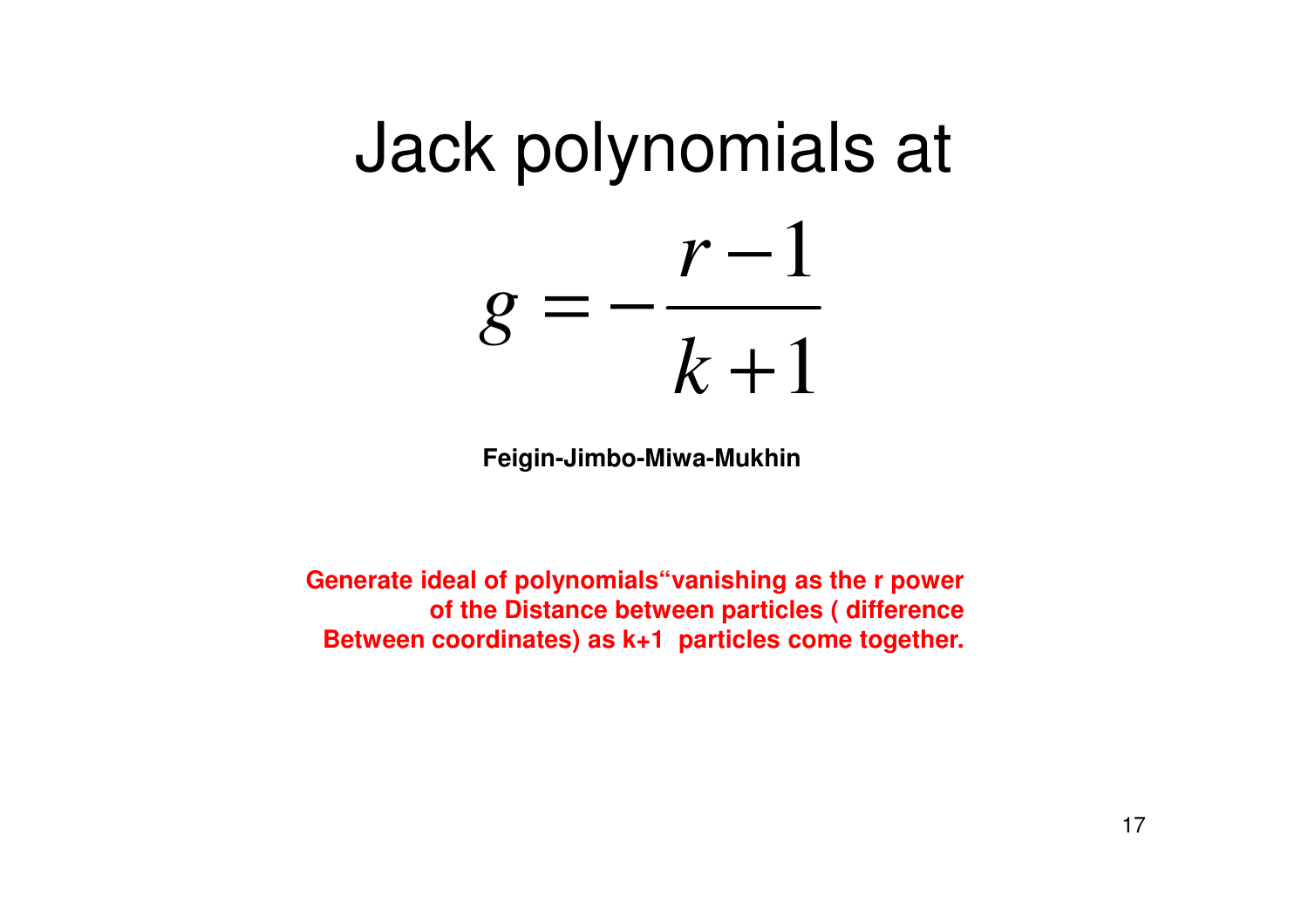# Exclusion statistics:

• No more than k particles into r consecutiveorbitals.  $\quad \lambda_{\cdot} - \lambda_{\cdot + k} \geq r$  $\lambda_i^+$ −−  $\lambda_{i+k}$ ≥

For example when

- k=r=2, the possible ground states (most dense packings) are given by:
	- 20202020….
	- 11111111…..

 $02020202...$ Filling factor is

$$
\left\lfloor \frac{r}{k} \right\rfloor
$$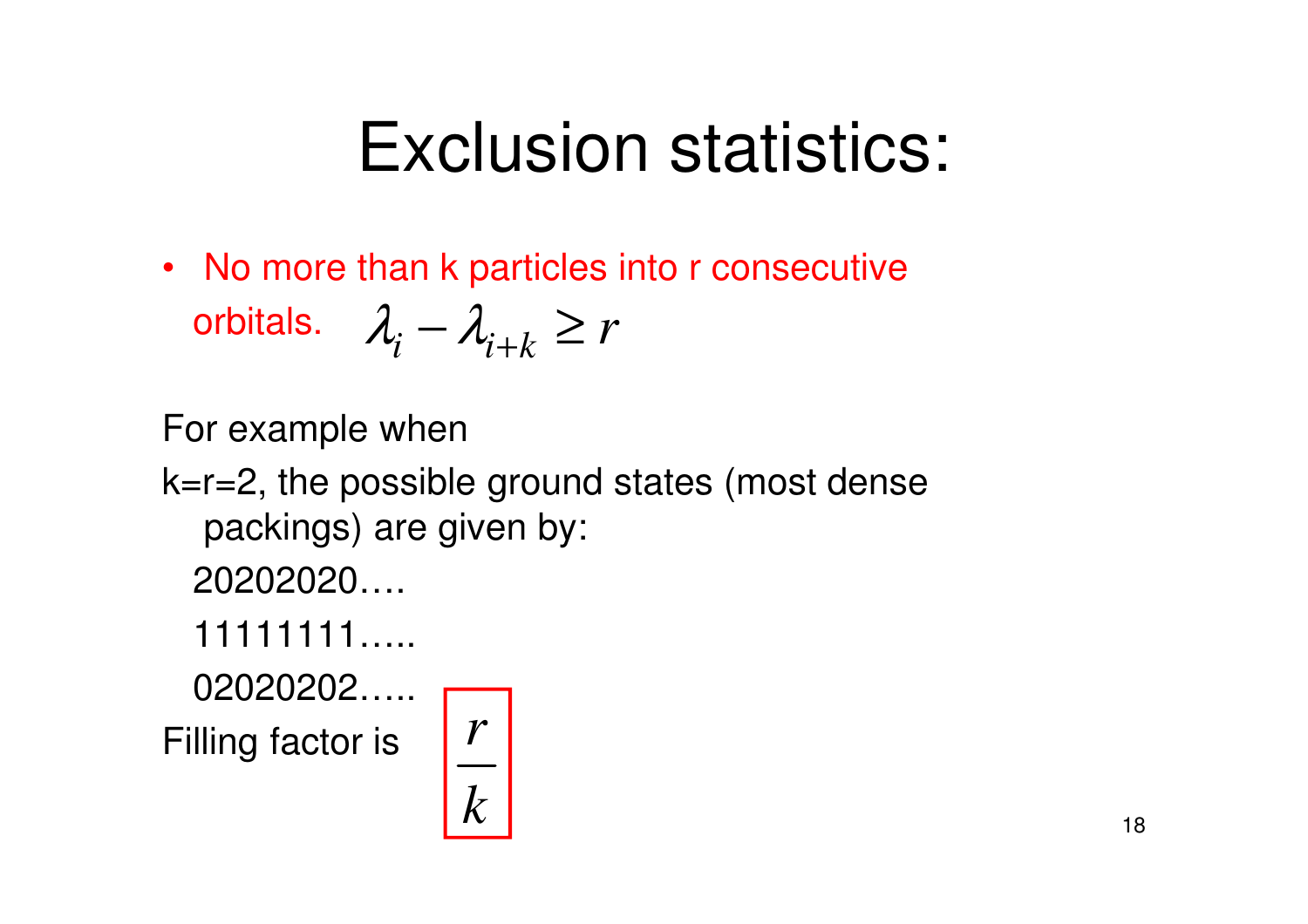# **CFT**

•Parafermionc minimal models :

$$
WAk-1(k+1, k+r)
$$
  

$$
\psi_q \times \psi_p = \psi_{q+p}
$$

- •Models with  $Z_{k}$  symmetry (q=q+k). *<sup>k</sup>*
- • r=2 (Fateev-Zamolodchikov 85). r=3,4 generealizations. $\blacksquare$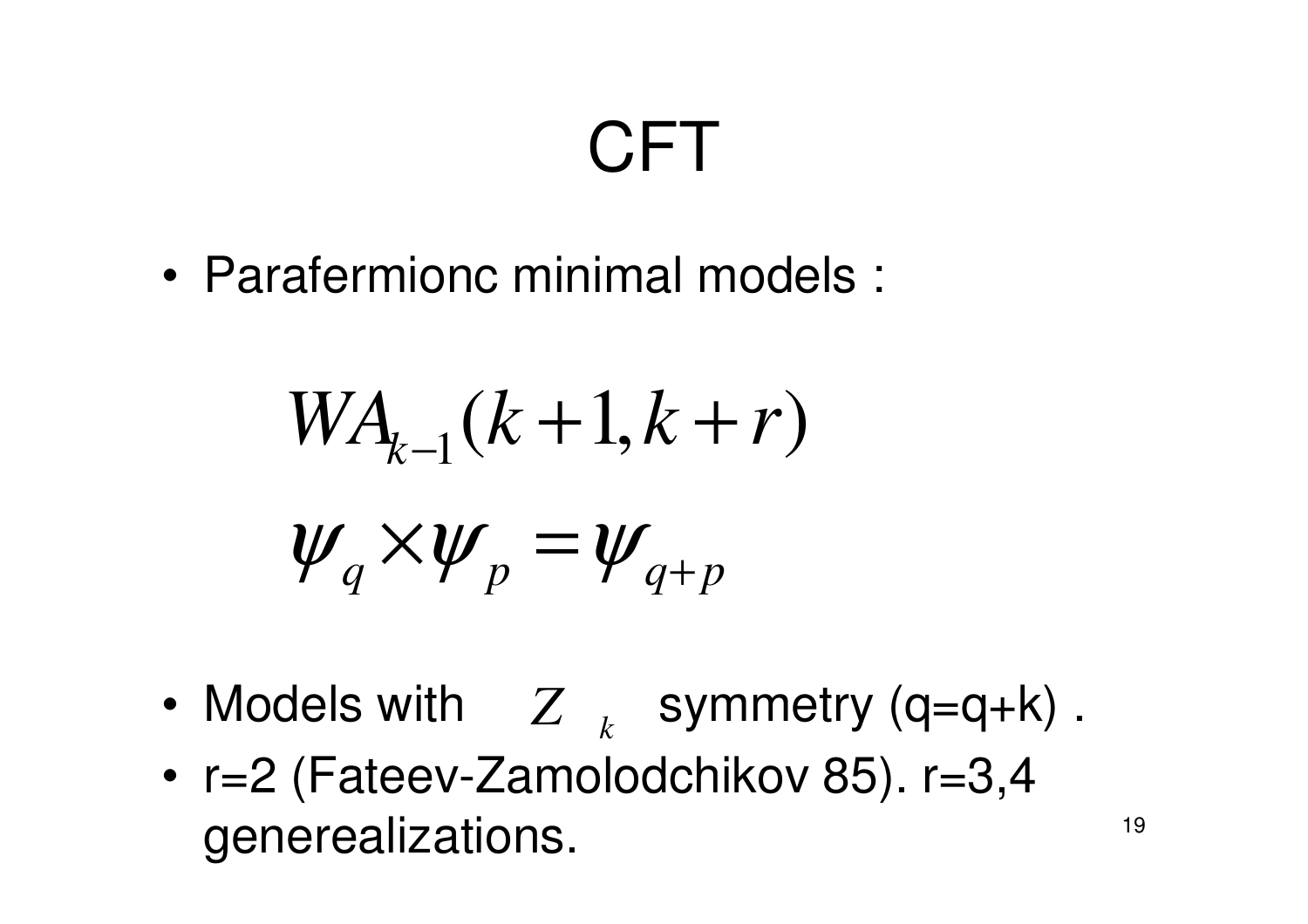# Clustering properties

•Due to chiral ring properties:

$$
<\psi_1(z_1)\psi_1(z_2)... \psi_1(z_N) > \prod_{i < j} (z_i - z_j)^{k/r}
$$

 $\bullet$  Is a polynomial vanishing with a degree r when k+1 variables are clustered. This indicates a possible connection between Jack polynomials and parafermionic CFT.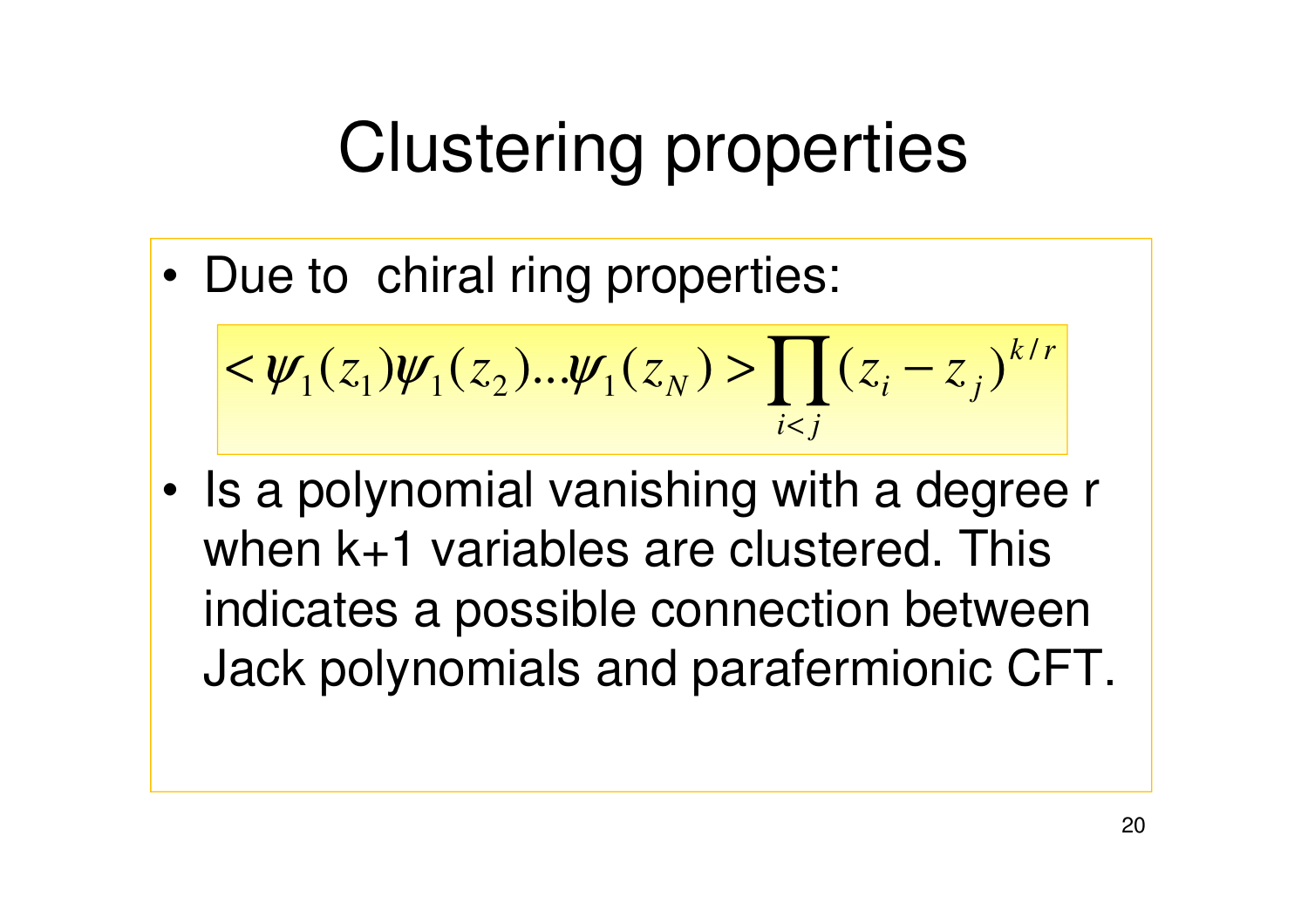#### Moore Read (k=r=2)

When **3 electrons** are put together, the wave function vanishes as:

$$
\text{Pfaff}\left[\frac{1}{z_i - z_j}\right] \prod_{i < j} (z_i - z_j)
$$

2

ε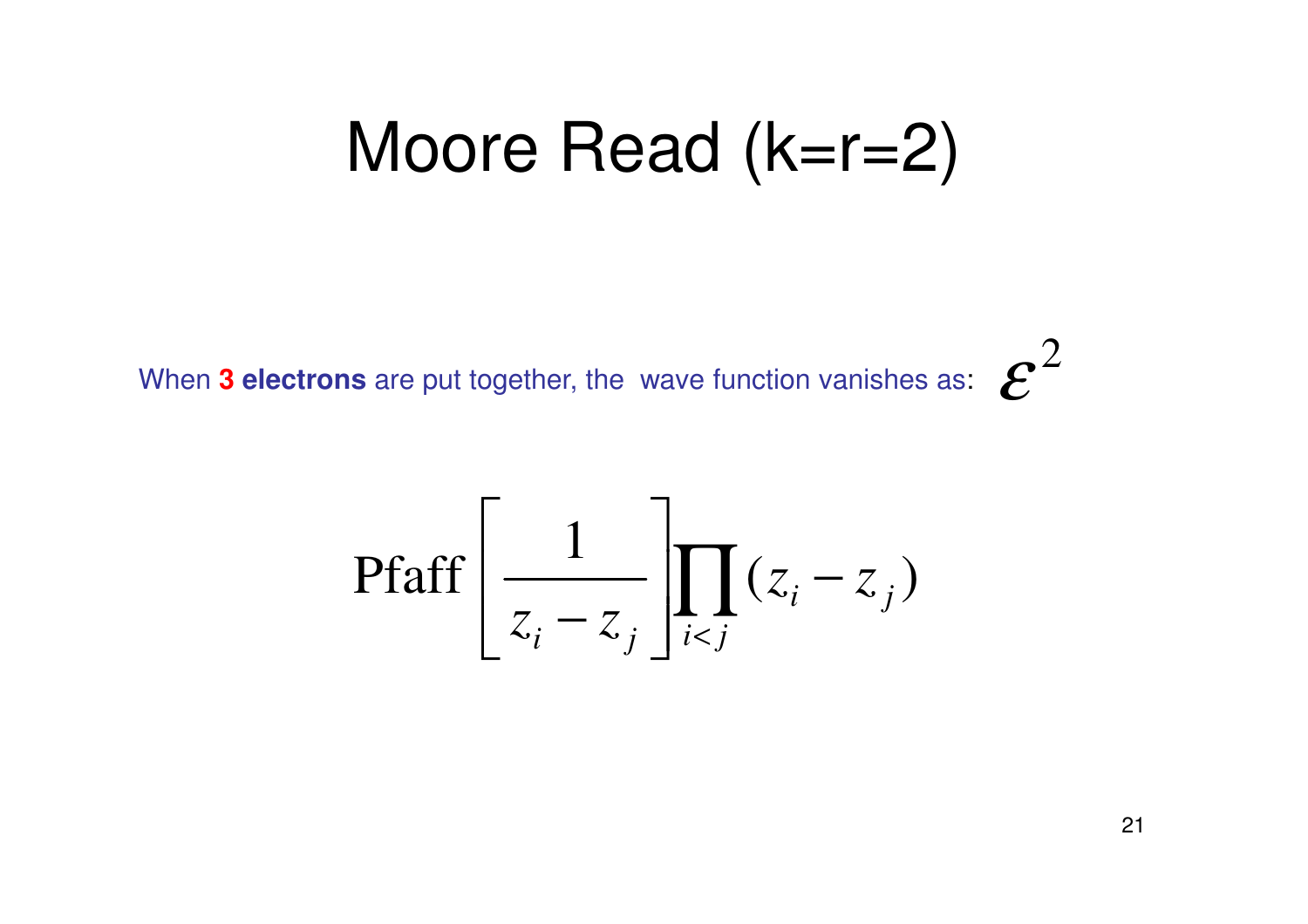#### Annulations

When 3 electrons are put together, the wave function vanishes as:

 $\blacksquare$ 



 $\boldsymbol{\varepsilon}^2$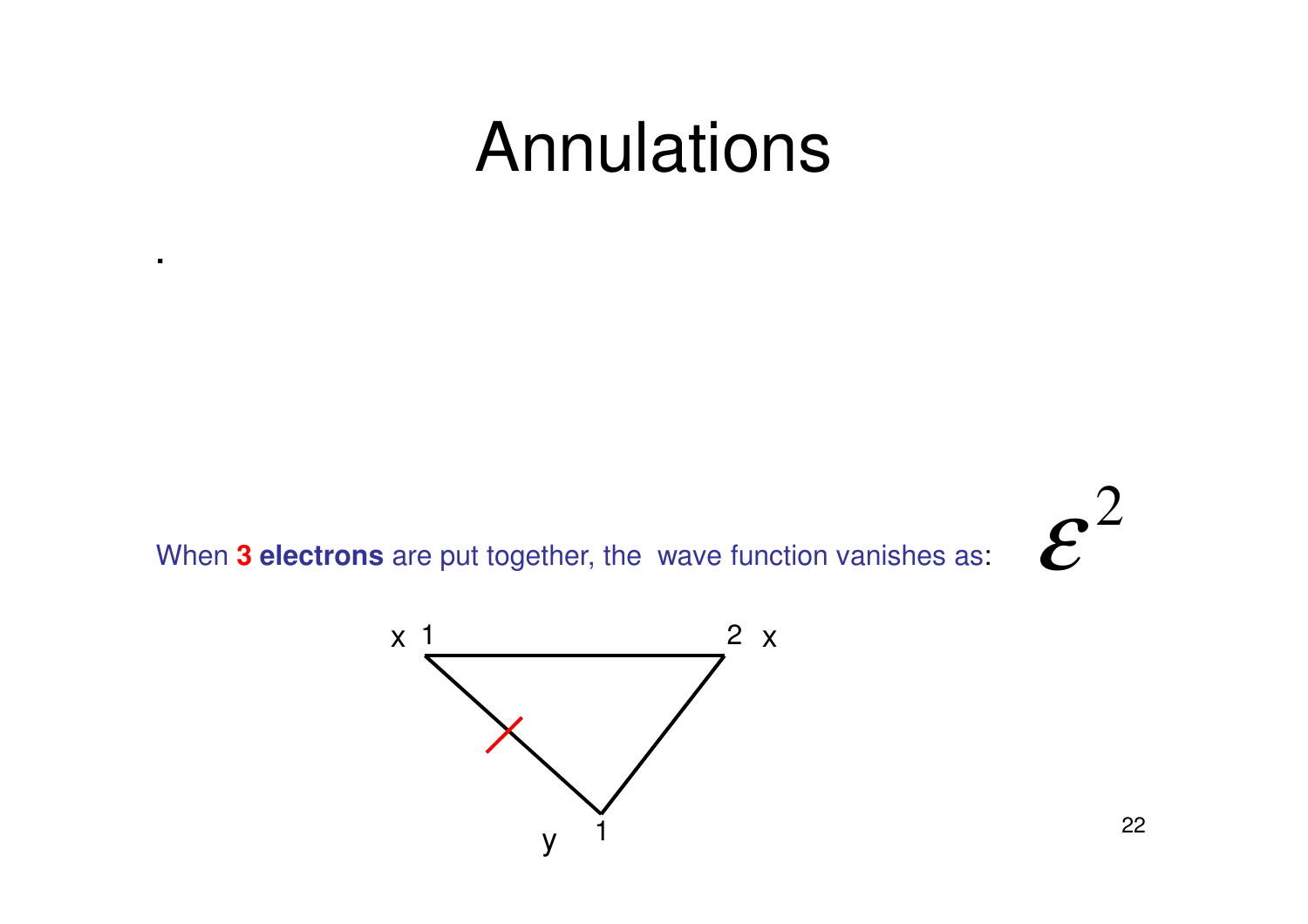#### Fractional excitations

$$
\prod (x-z_i)Pf(\frac{1}{z_i-z_j})
$$

**Can be split into 2 charge ½ excitations:** 

$$
Pf\left(\frac{(x-z_i)(y-z_j) + x \leftrightarrow y}{z_i - z_j}\right)
$$

23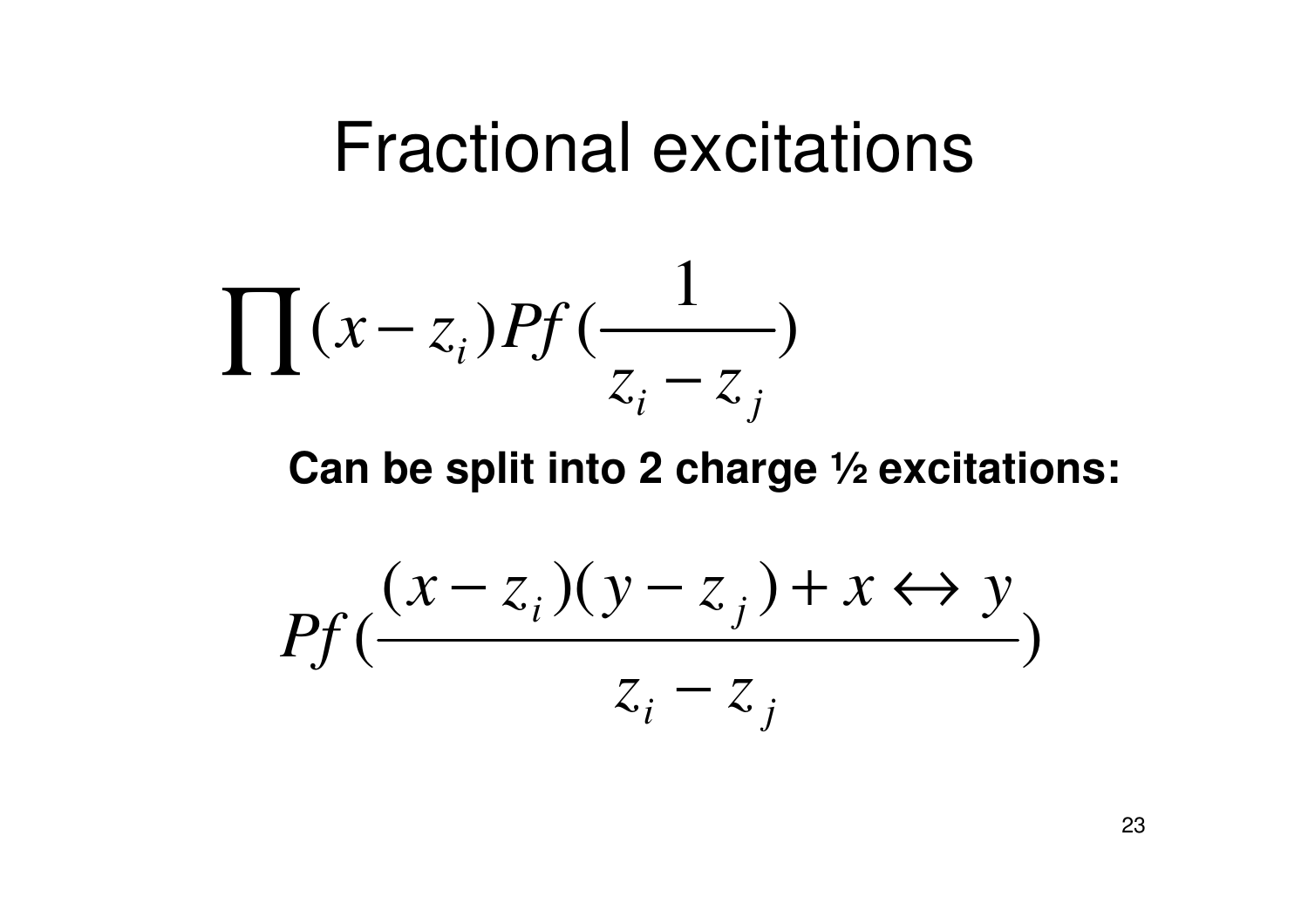# CFT analogous:

- • Quasiparticles are represented by Ising field.
- • Jastrow factor necessary to insure locality between electrons and quasiparticles.
- •Quasiparicles obey braid statistics.

$$
<\sigma(z_1)\sigma(z_2)... \psi(w_1)... \psi(w_N) > \prod (z_i - w_j)^{1/2}
$$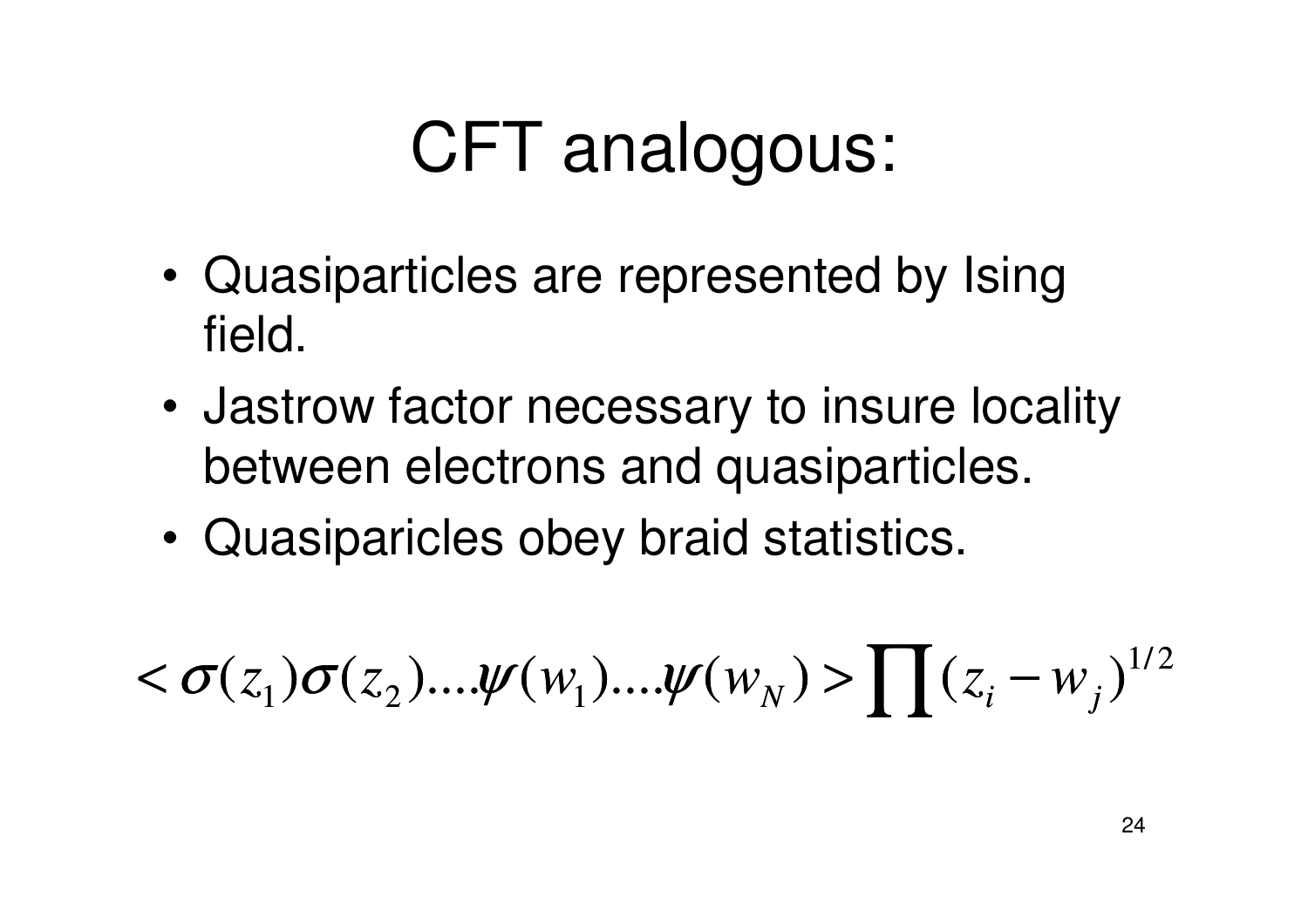# Jack polynomials=CFT correlators and more?

- •q deformed case.
- •Bosonic Hamiltonian from CS.
- •Duality.
- •Another derivation from nullvector.
- • More Hamiltonians and representations, some related to AGT conjecture.(DidinaSerban talk)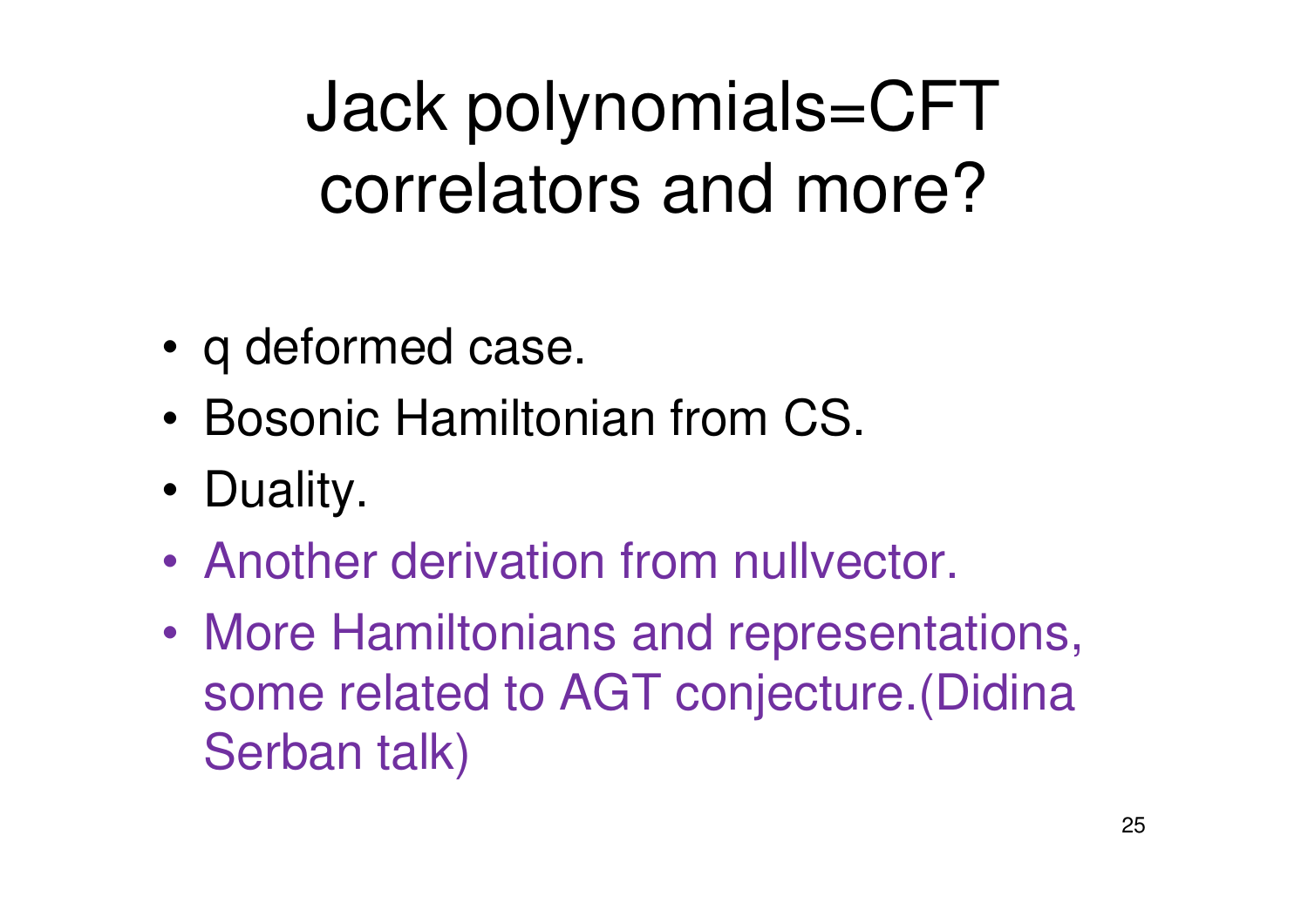# q deformed CS=Macdonald

• Very interesting deformation of the CS model Ruisjenaars Hamiltonian (also Macdonald):

$$
H = \sum_{i} \prod_{i \neq j} \frac{tz_i - z_j}{z_i - z_j} T_{z_i \to qz_i}
$$

- •2 parameters q,t >g in limt q=t=1.
- •Also H' obtained  $t, q \ll 1/t, 1/q$ .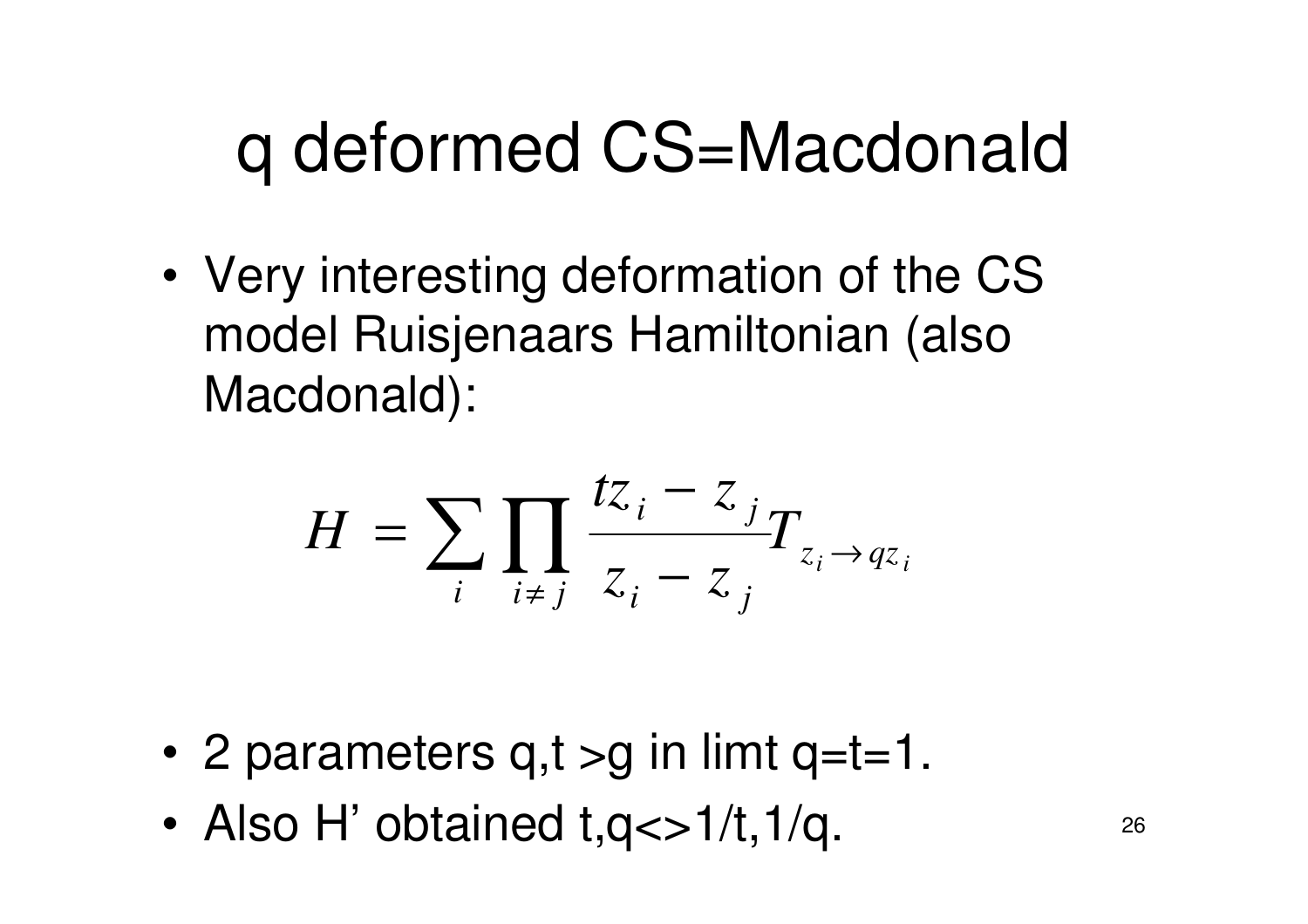Hecke Algebra ( Lascoux  
Schutzenberger)  

$$
T_{12}\Psi = (\Psi(z_1, z_2) - \Psi(z_2, z_1)) \frac{z_1 t - z_2 t^{-1}}{z_1 - z_2}
$$

T projects onto polynomials divisible by:

$$
z_1t - z_2t^{-1}
$$

**T obeys Braid group algebra relations**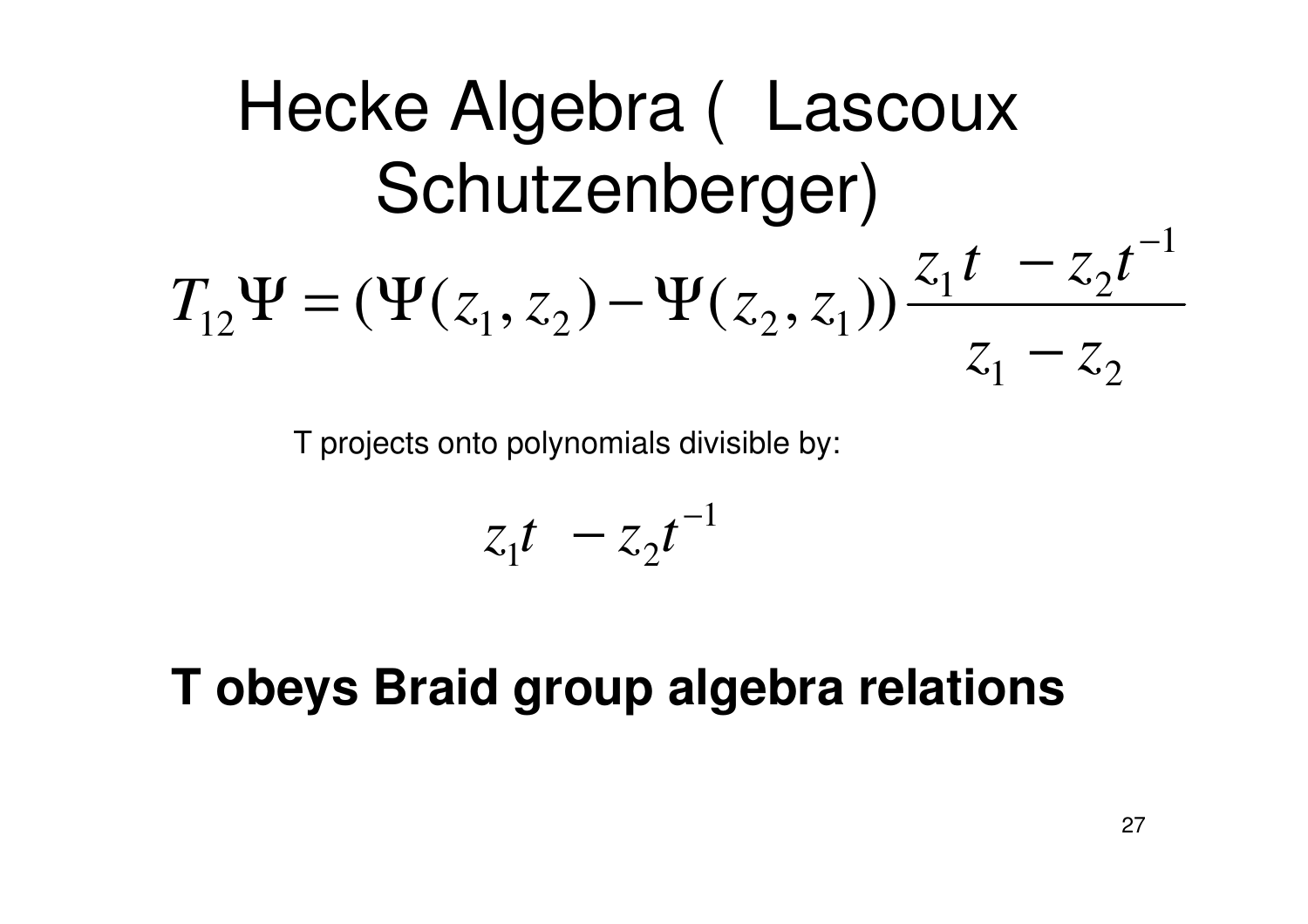# With adiabatic time QHE=TQFT

One must consider the space P(x1,x2,x3|zi) of polynomials vanishing when zi-xj goes to 0.



Compute Feynman path integrals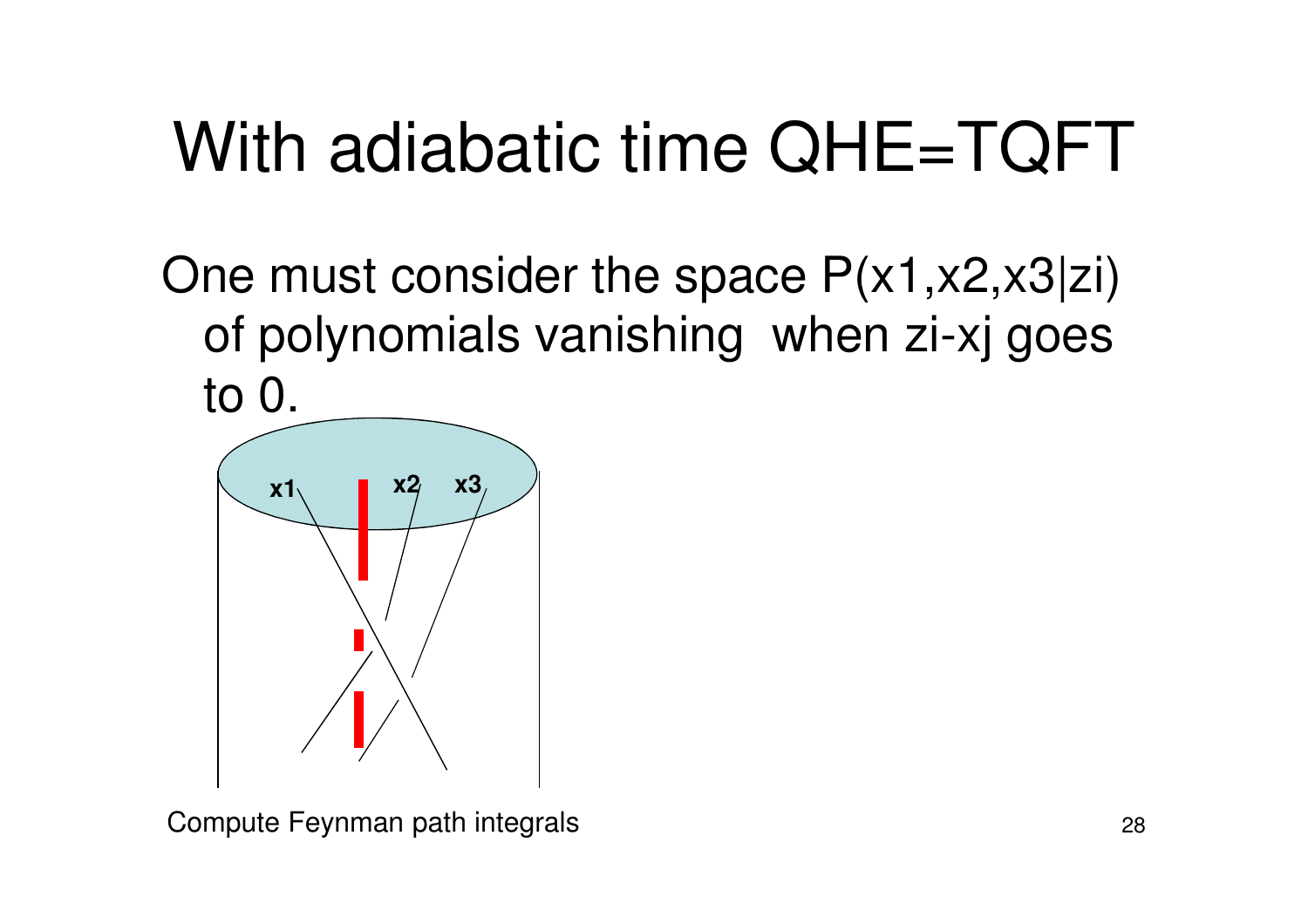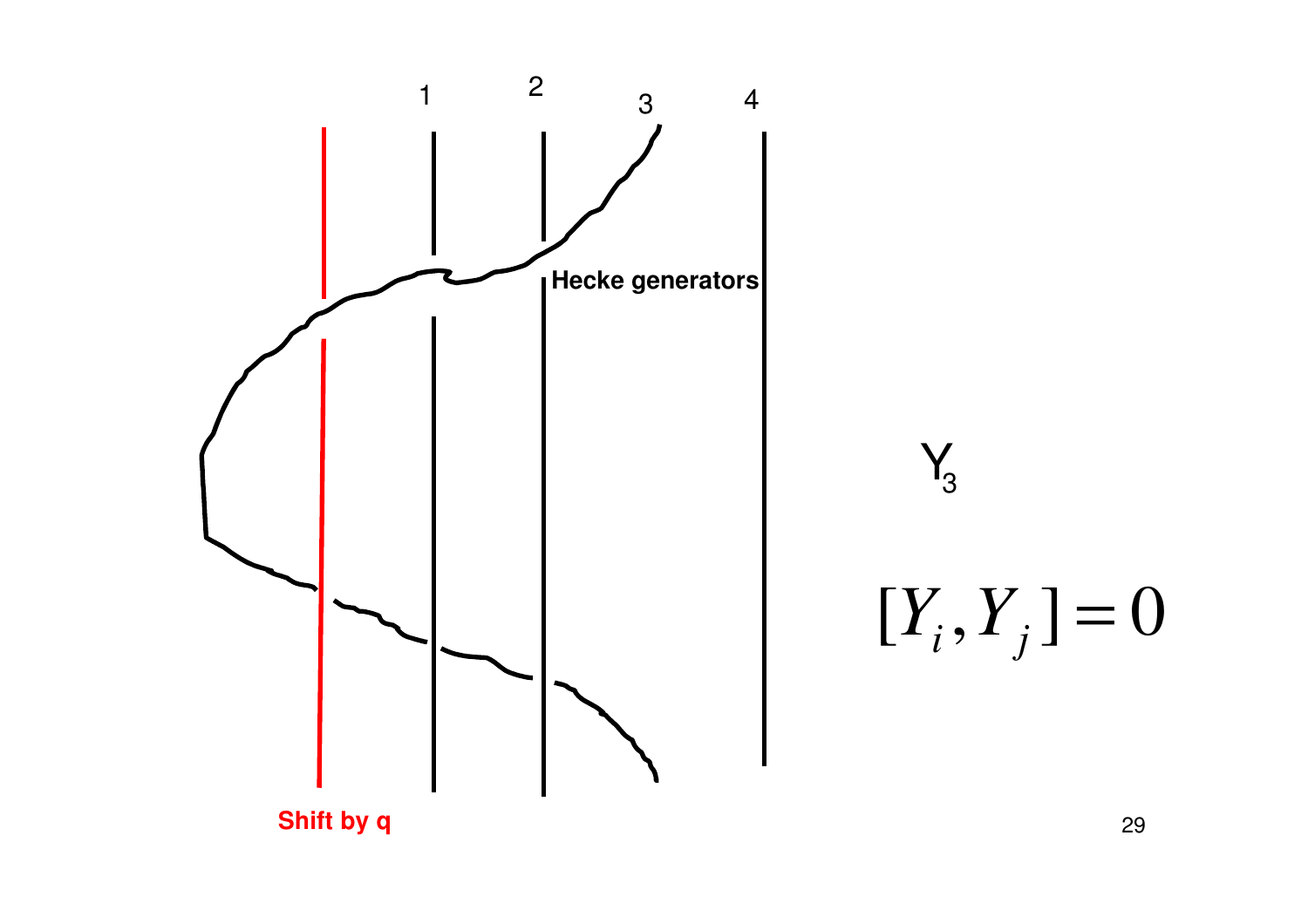# Collective variables

- •Jevicki Sakita (NPB 165,1980)
- •Stanley (Adv. Math. 77, 1989)
- • Consider the action of the Hamiltonian on a wave function depending on collective variables:

$$
\Psi(p_1, p_2, \ldots)
$$

with

$$
p_k = \sum z_i^k
$$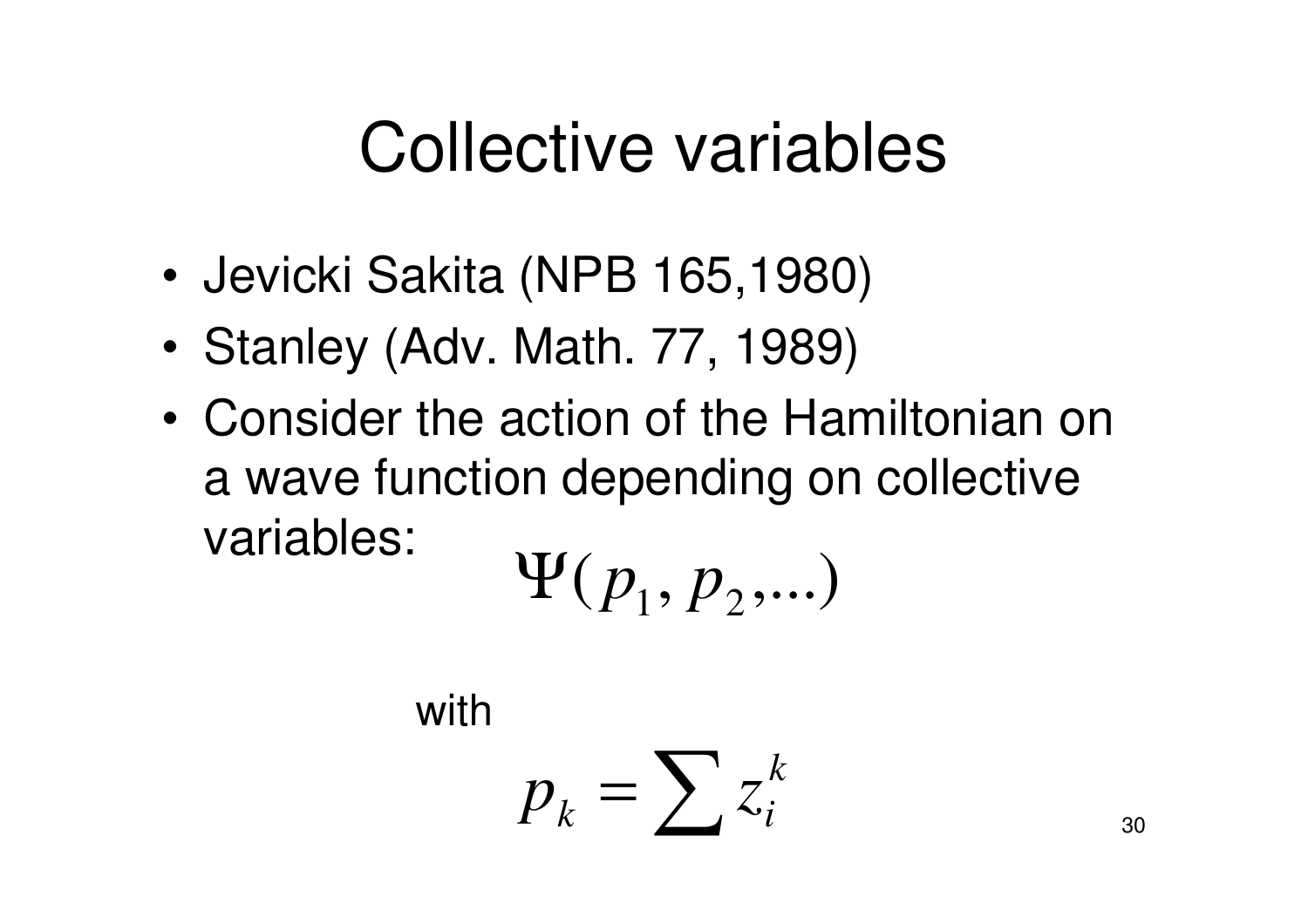#### **Collective Hamiltonian:**

•  $H=K+gV$ 

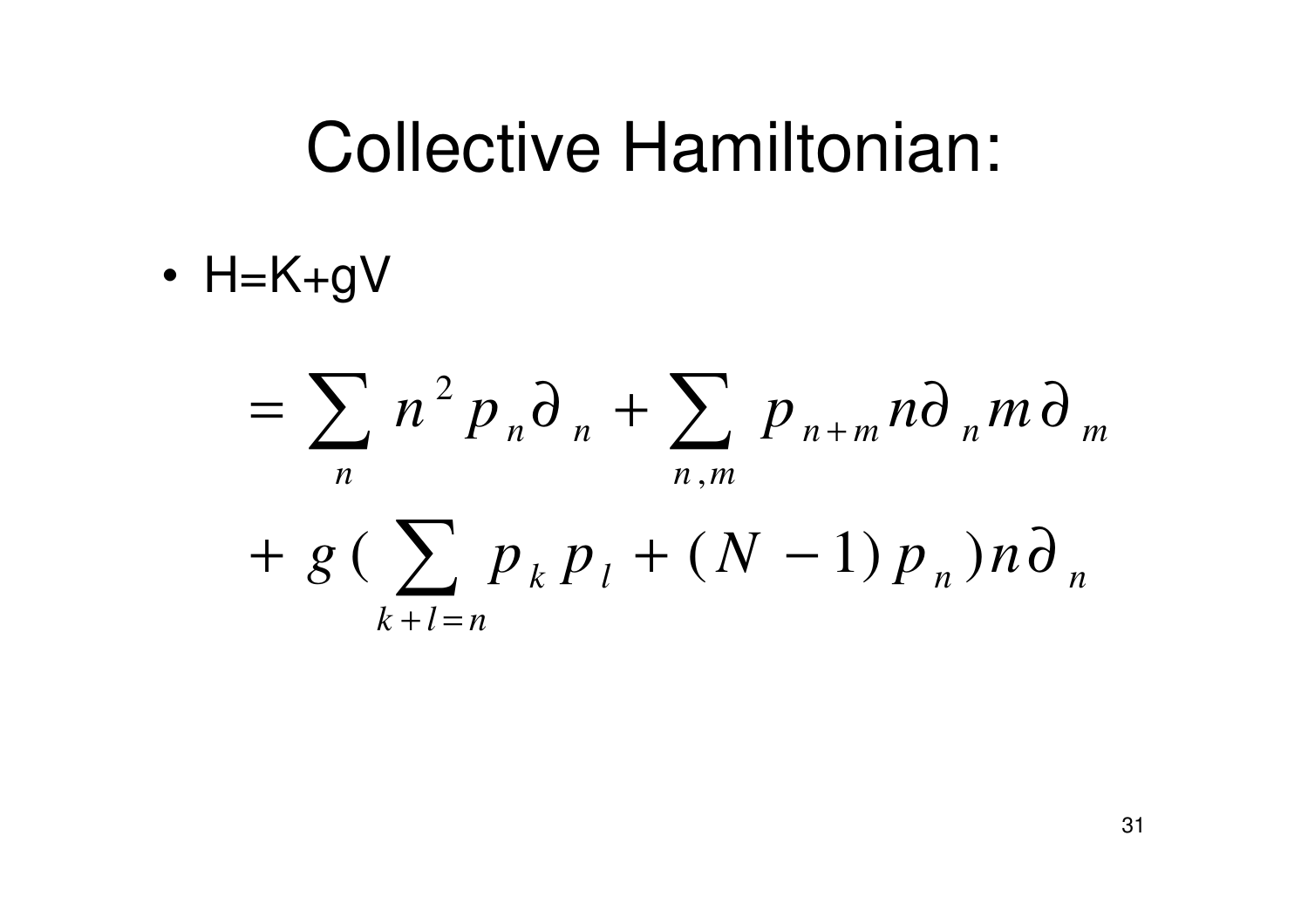#### In terms of bosons:

$$
a_{-n} = g^{1/2} p_n
$$
  

$$
a_n = g^{-1/2} n \partial_n
$$

$$
H = (1 - g) \sum_{n>1} a_{-n} a_n + g^{1/2} / 3 \sum_{n+m+l=0} a_n a_m a_l + NgL_0
$$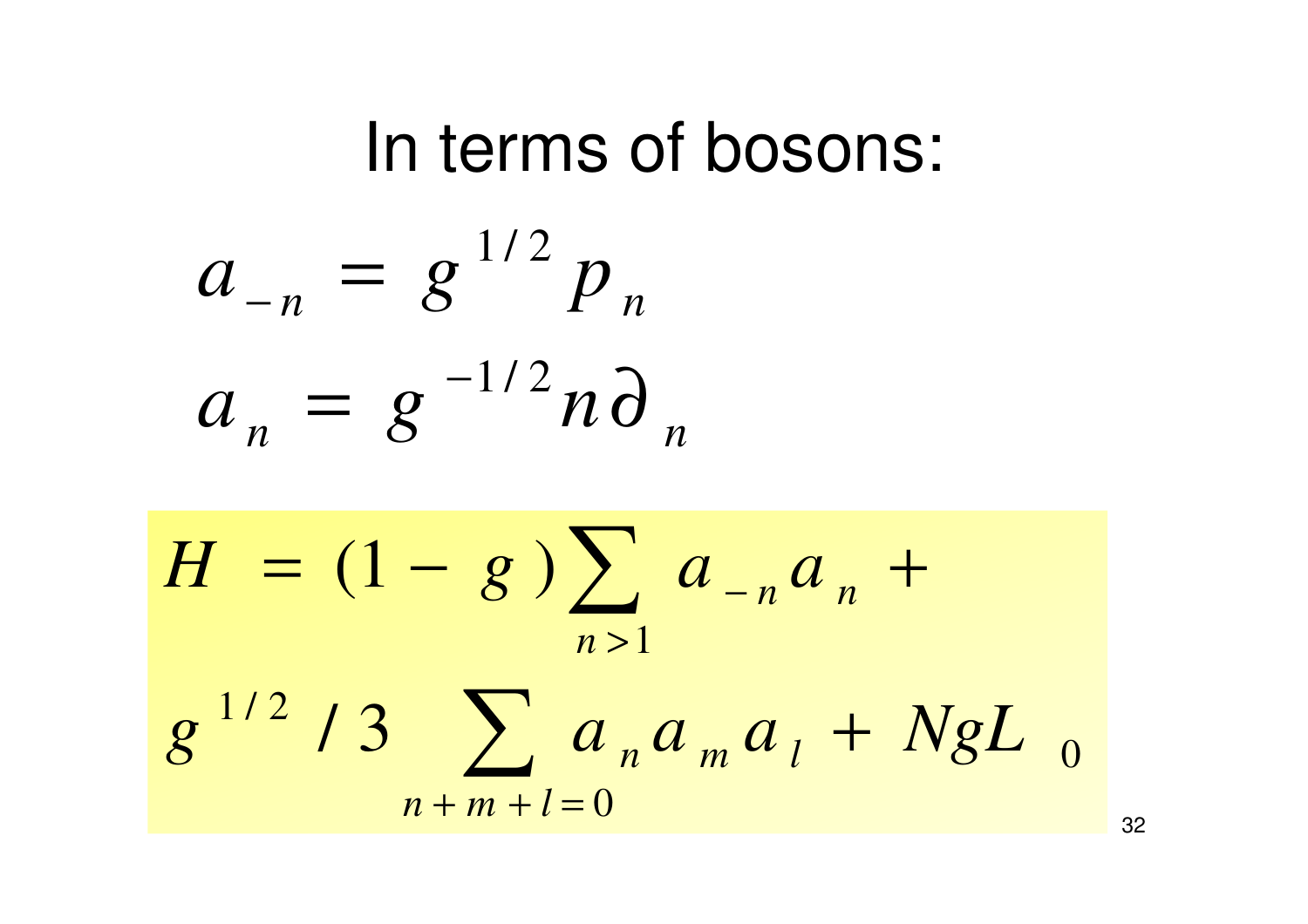#### In terms of Virasoro

*m*

•H is hermitian but p depend on g, therefore, *np* $p_n, p_m \geq -o_n$ ,  $p_m$  >=  $\delta$ 

*n*

• Macdonald approach Hilbert Schmidt. *g*

• 
$$
H = \sum_{n>0} a_{-n} l_n
$$
 (Awata et al.)

Virasoro Algebra constructed via FF construction

$$
c = 13 - 6(g + \frac{1}{g})
$$

*n*

*m*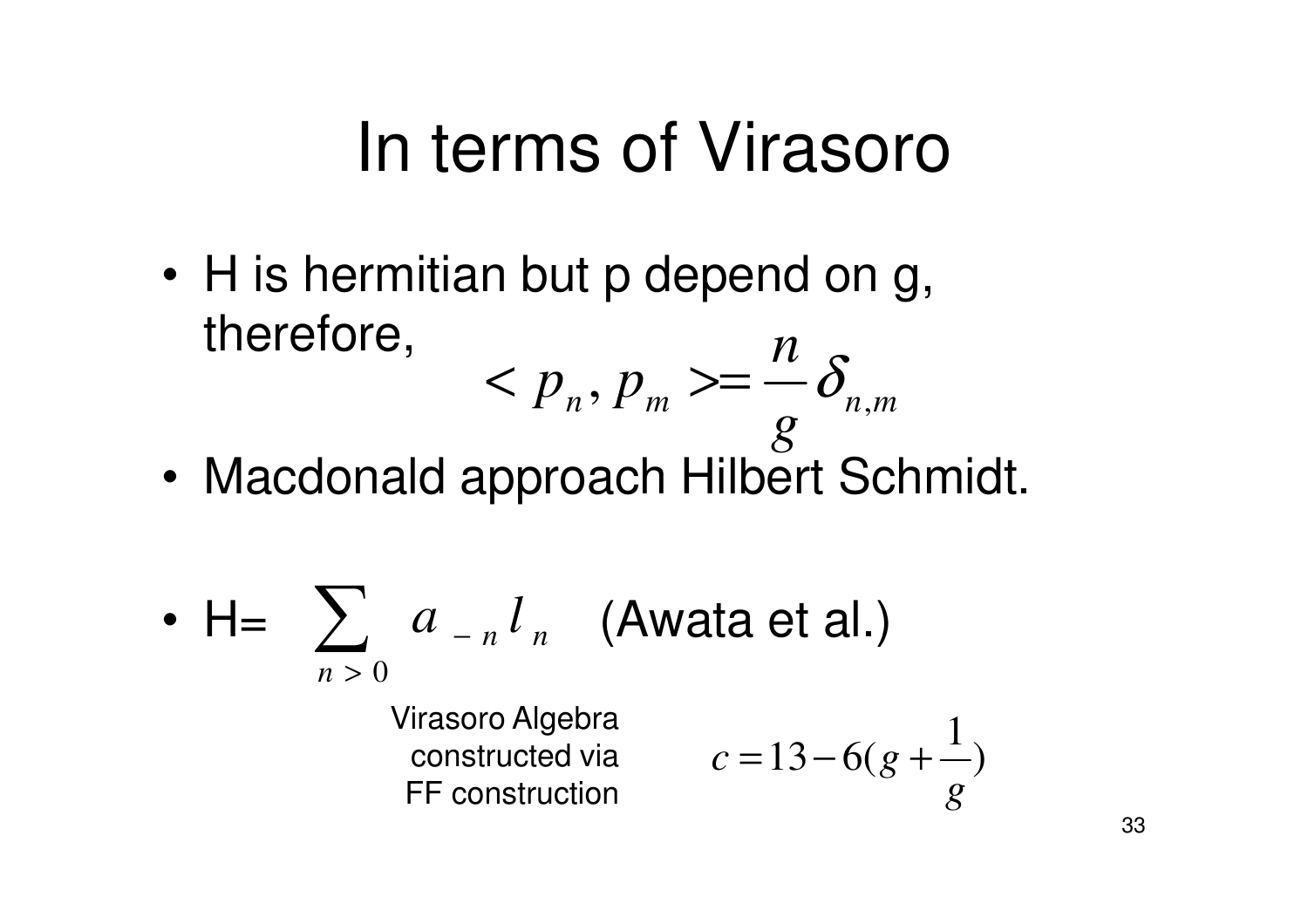## q-deformed case.

- • Hamiltonians become zero mode of vertex operator analogous to e,f generators of SL2(q). Ding Iohara (Shiraishi et al.)
- • Can be thougt as (central extension of) algebra generated by:  $\sum_{{\boldsymbol \cdot} , \,}^{} k$  , *i*∑*yk* $\sum z_i$ *z*
- • Analogous of Cartan generators K generated by: ∑*iz*
- •Also extention of :  $W$  34 *W*1+

∞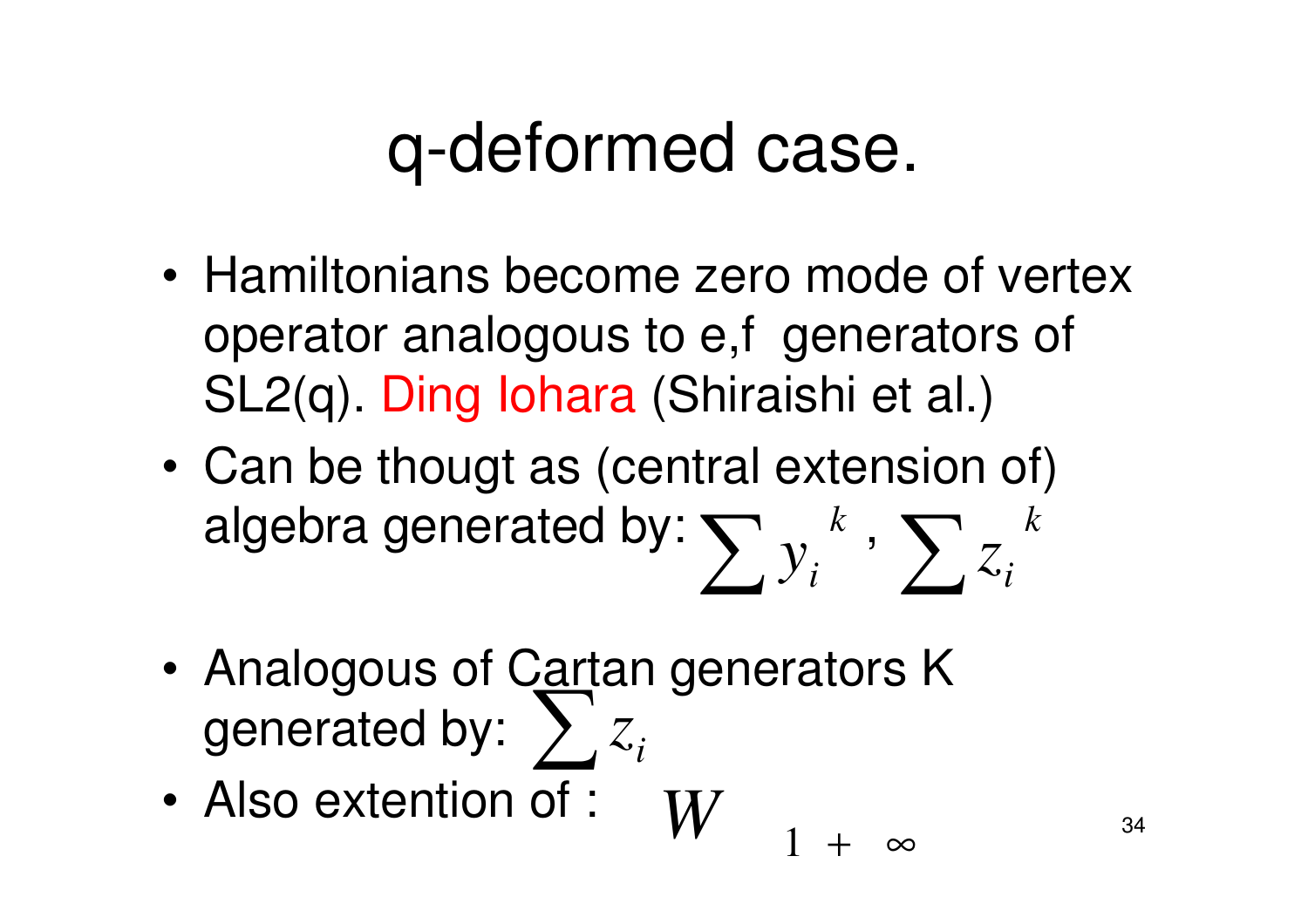# SL2(Z) symmetry.

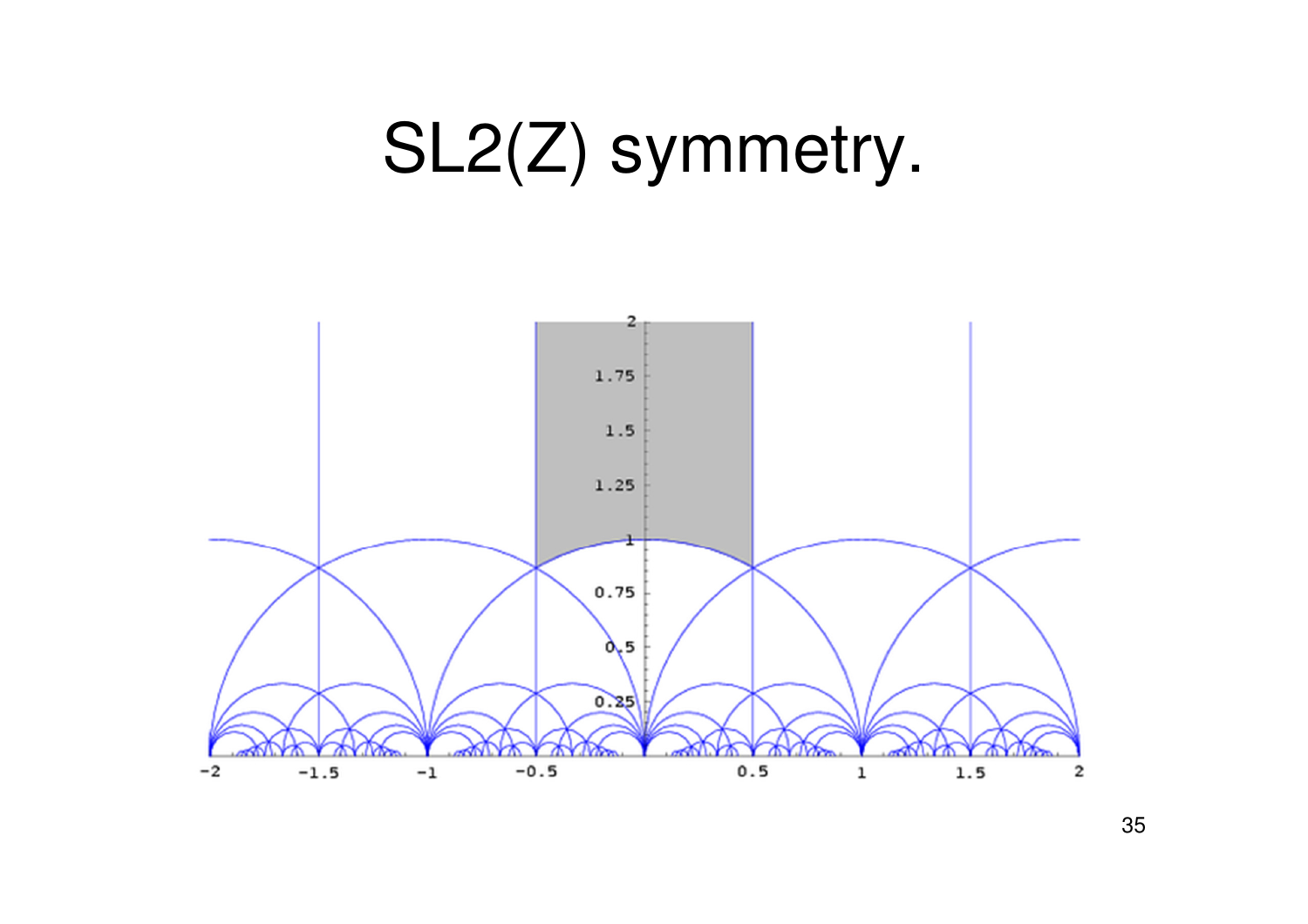# Classical limit

- • Jevicki (81). Abanov Bettelheim, Wiegmann (08).
- •Set

$$
\partial \varphi = \sum_{n>0} a_n z^{-(n+1)} = v / \sqrt{g}
$$

•Then:

$$
H = \int \frac{1}{3} v^3 + \frac{1}{2} v \cdot h(v_x) dx
$$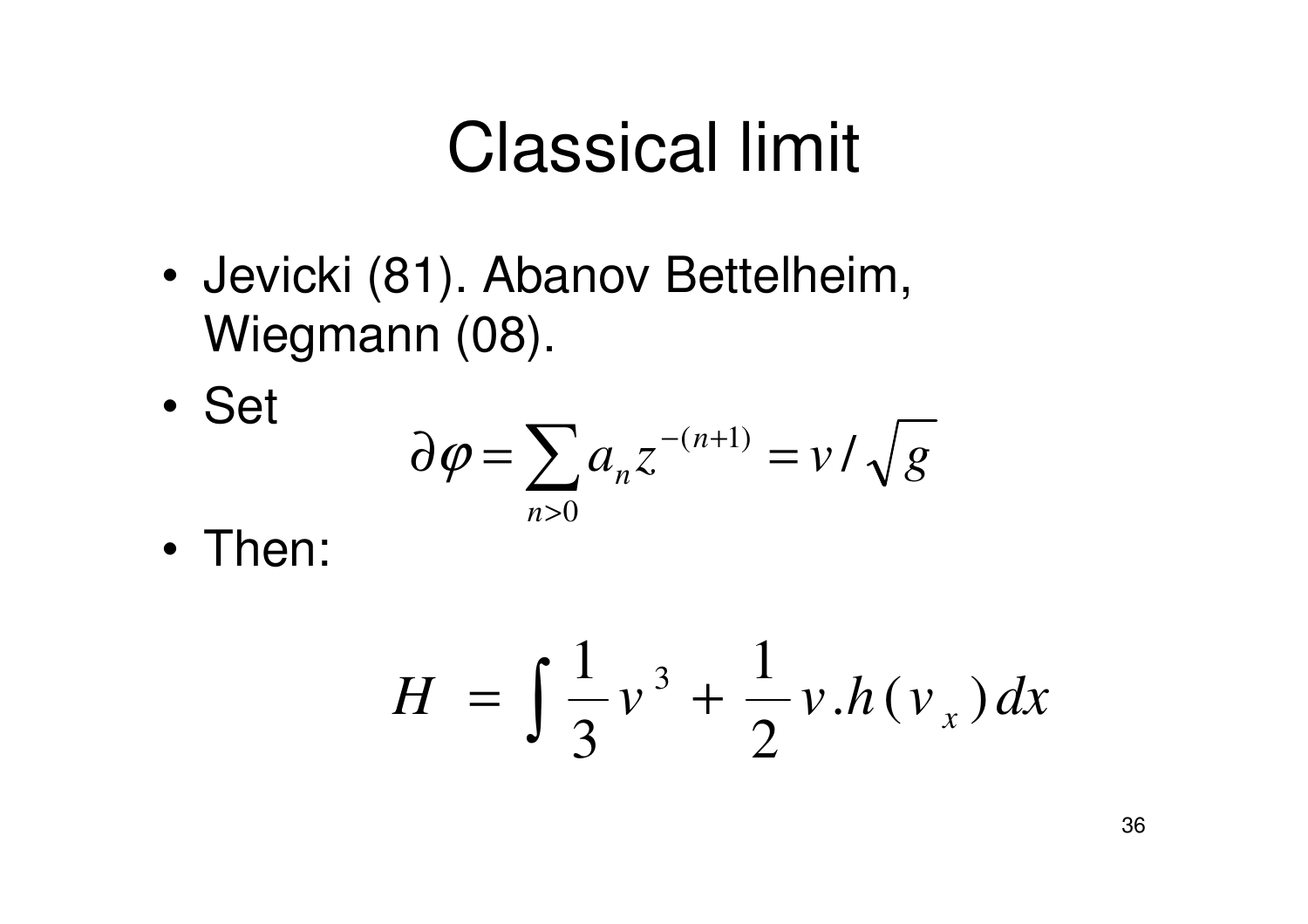# Duality again:

• Recall the way quasiparticles are constructed in the Hall effect:

$$
\prod_i (x - z_i) \prod_{i < j} \left( z_i - z_j \right)^m
$$

•So, we can consider the Kernel:

$$
\prod_{a,i} (x_a - z_j)
$$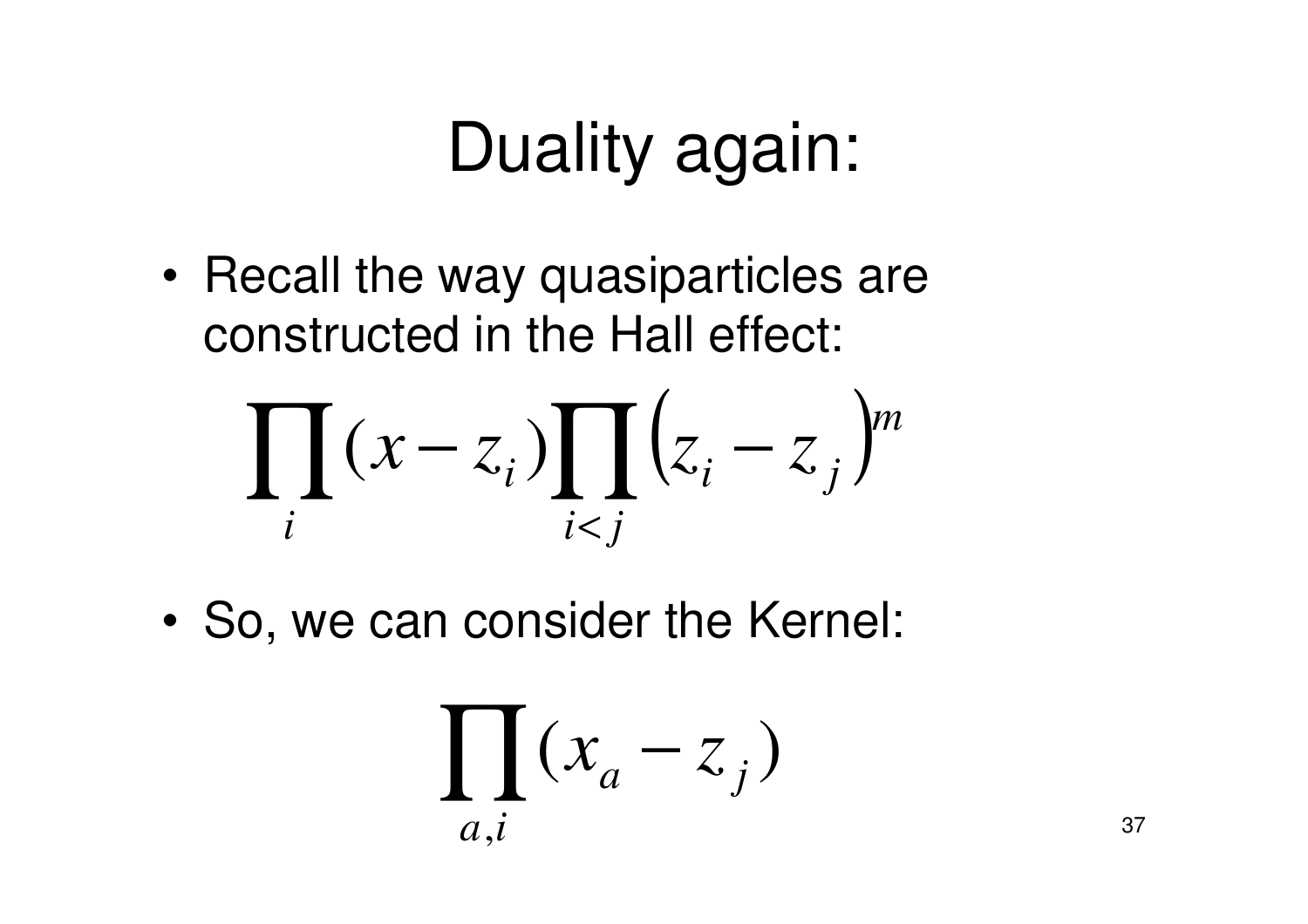## Kernel as intertwiner

- • This Kernel intertwines electrons and quasiholes with fractional charge 1/g (Laughlin argument and g an integer),
- • It is not difficult to show (Macdonald,Gaudin):

$$
H_x^{1/g} + H_z^g = 0
$$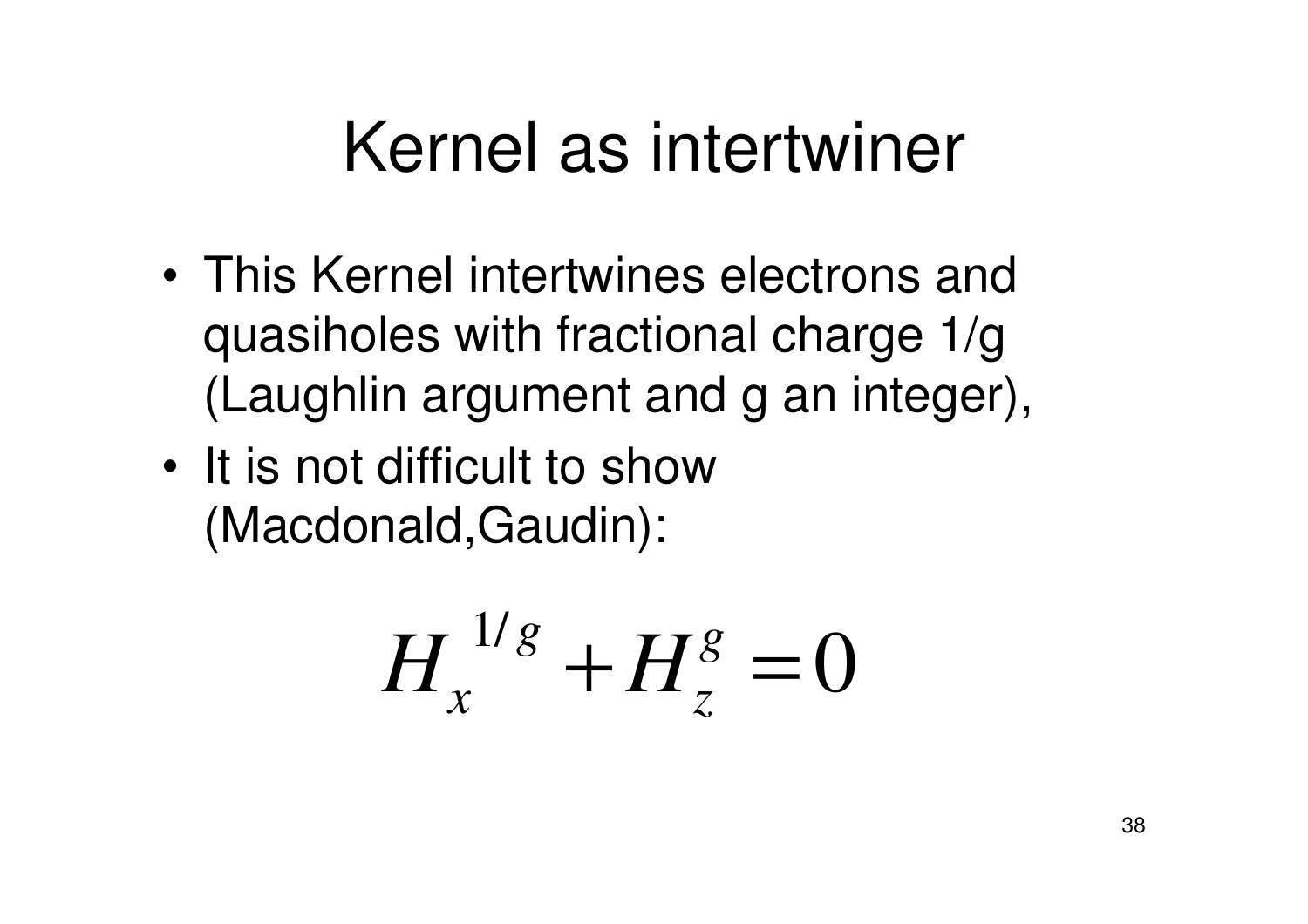# Correlators?

•Derive this Hamiltonian by using Correlation functions in CFT. (Cardy…) Consider degenerate fields (g=-1/3 Moore Read) corresponds to :

$$
V_g = e^{-(g/2)^{1/2}\varphi}
$$

• Obeying level 2 degeneracy equation:  $\partial_{x}^{2}V_{g}(x) = gT(x)V_{g}(x)$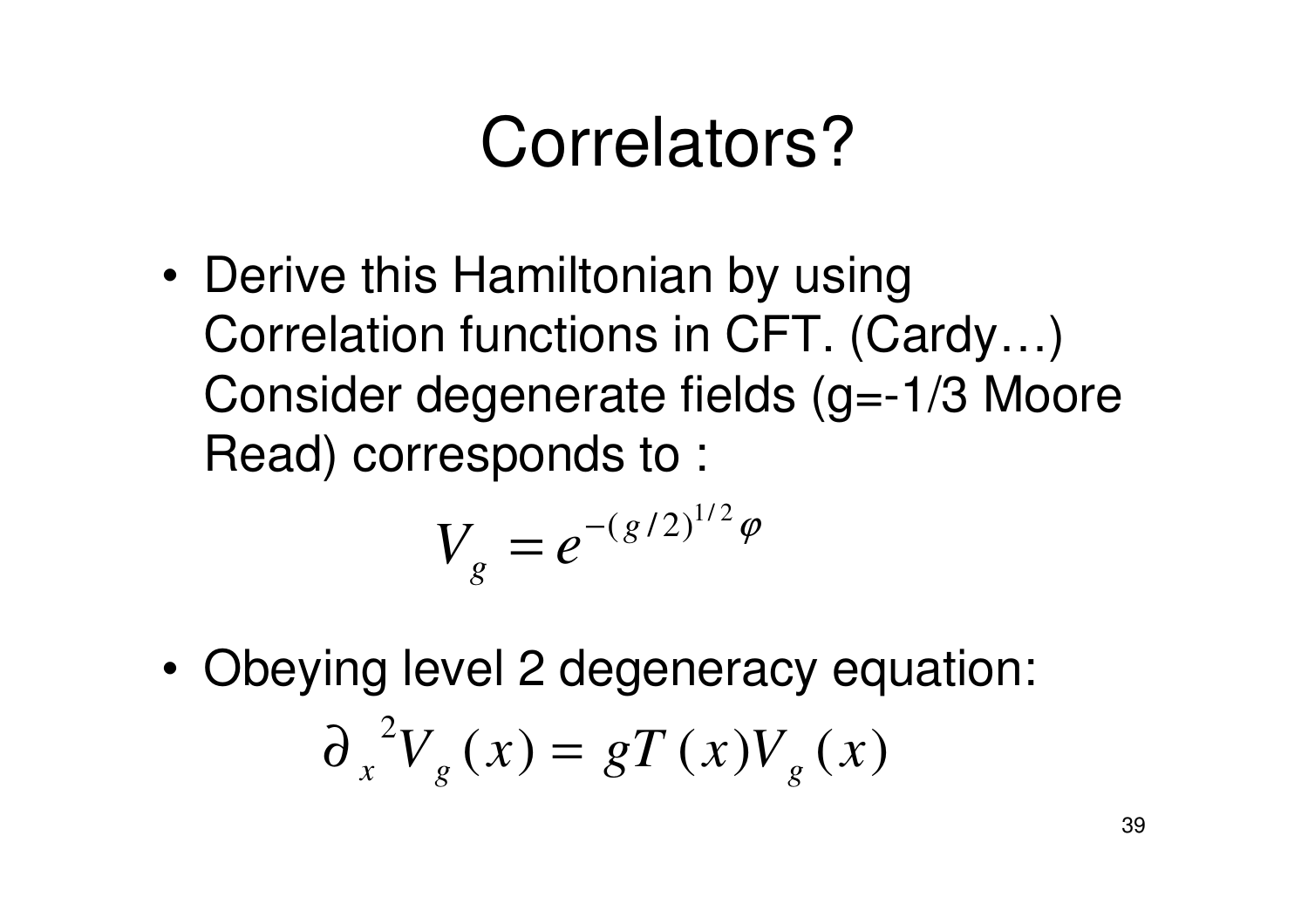#### Another expression:

• Going back to the boson representation for the Virasoro generators (F.F.), we can also rewrite the conserved quantities as a sum of two BO hamiltonians+ a coupling (Generalizing a formula of Belavin, Belavin)

$$
I_3^+ = H_3^+(c) + H_3^+(c') + (1 - g) \sum_{m>0} c_{-m} c'_m
$$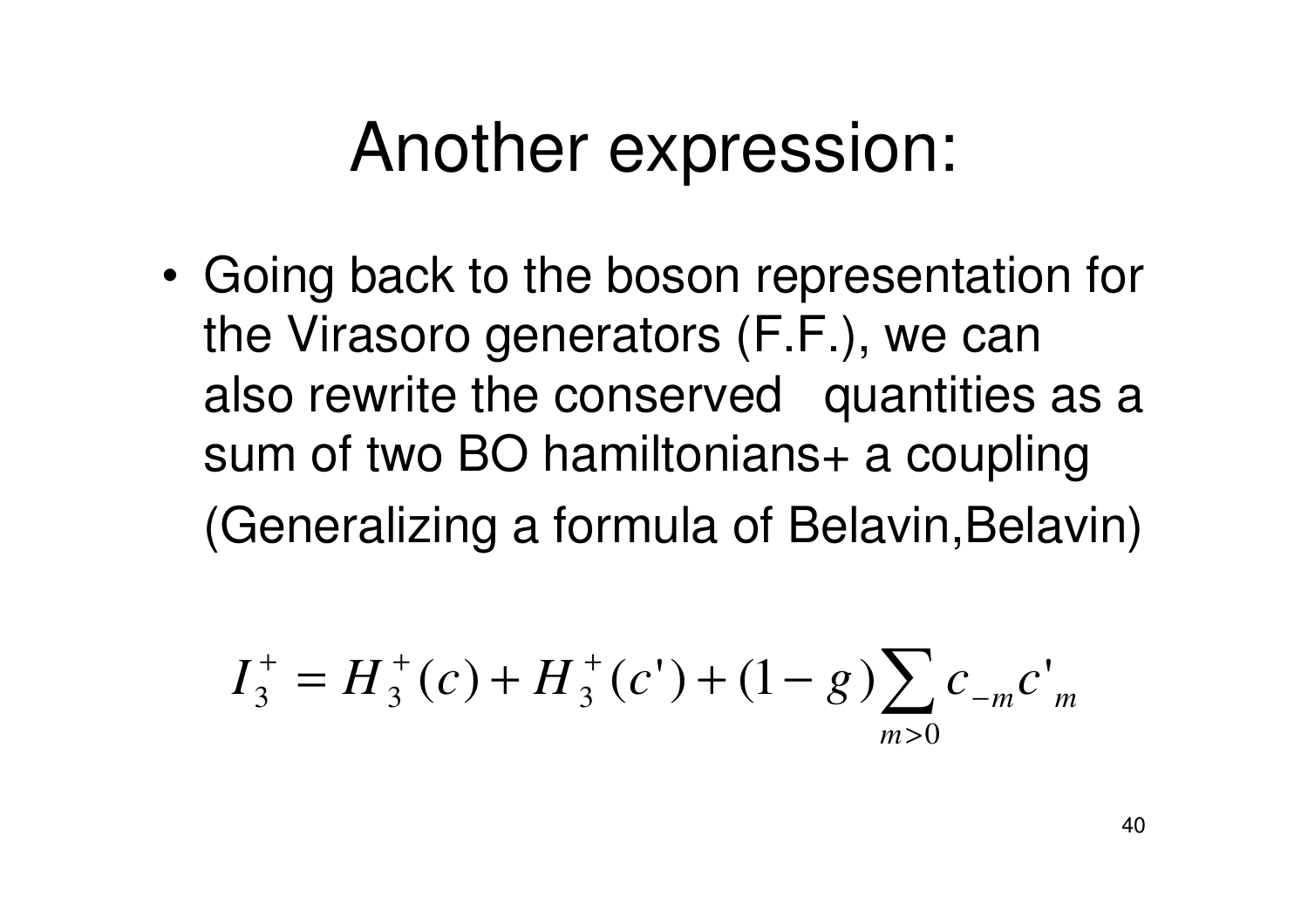# Duality relation:

• The same can be repeated for the dual operators, absence of interations between the two type of fields implies similar separation as for the abelian case:

$$
H_x^{1/g} + H_z^g = 0
$$

• Implying a factorization of the conformal blocs:

$$
F(x, z) = \sum_{\lambda} P_{\lambda}(x) P_{\lambda}(z)
$$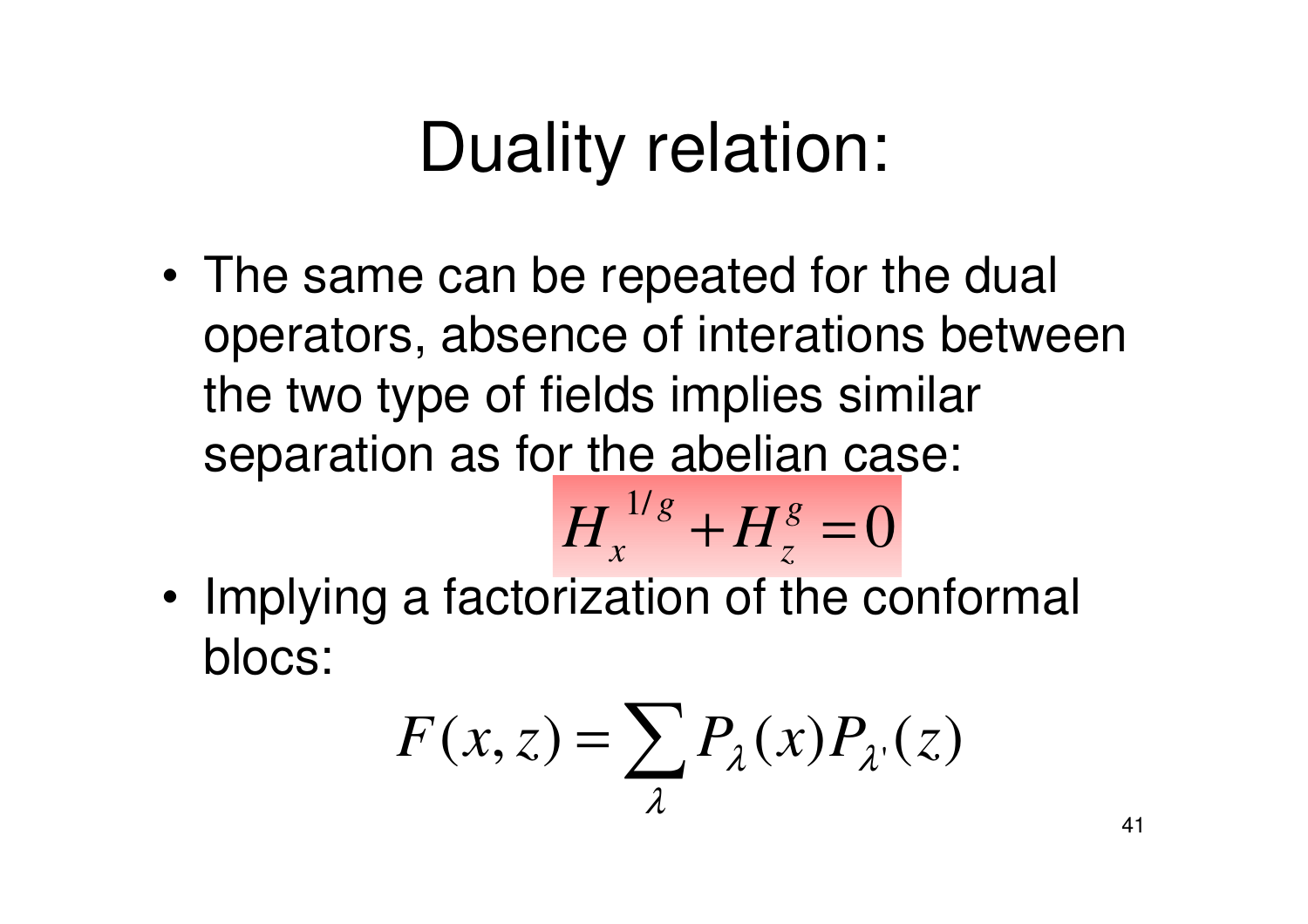# In the Ising case

•Correlator becomes factorized:

$$
\langle \sigma(z_1)\sigma(z_2)... \psi(w_1)... \psi(w_N) \rangle \prod (z_i-w_j)^{1/2}
$$

• Jastrow factor can be taken into accout by U(1) factor.

$$
V_g = e^{-(g/2)^{1/2}\varphi} \qquad V_{1/g} = e^{-(1/2g)^{1/2}\varphi}
$$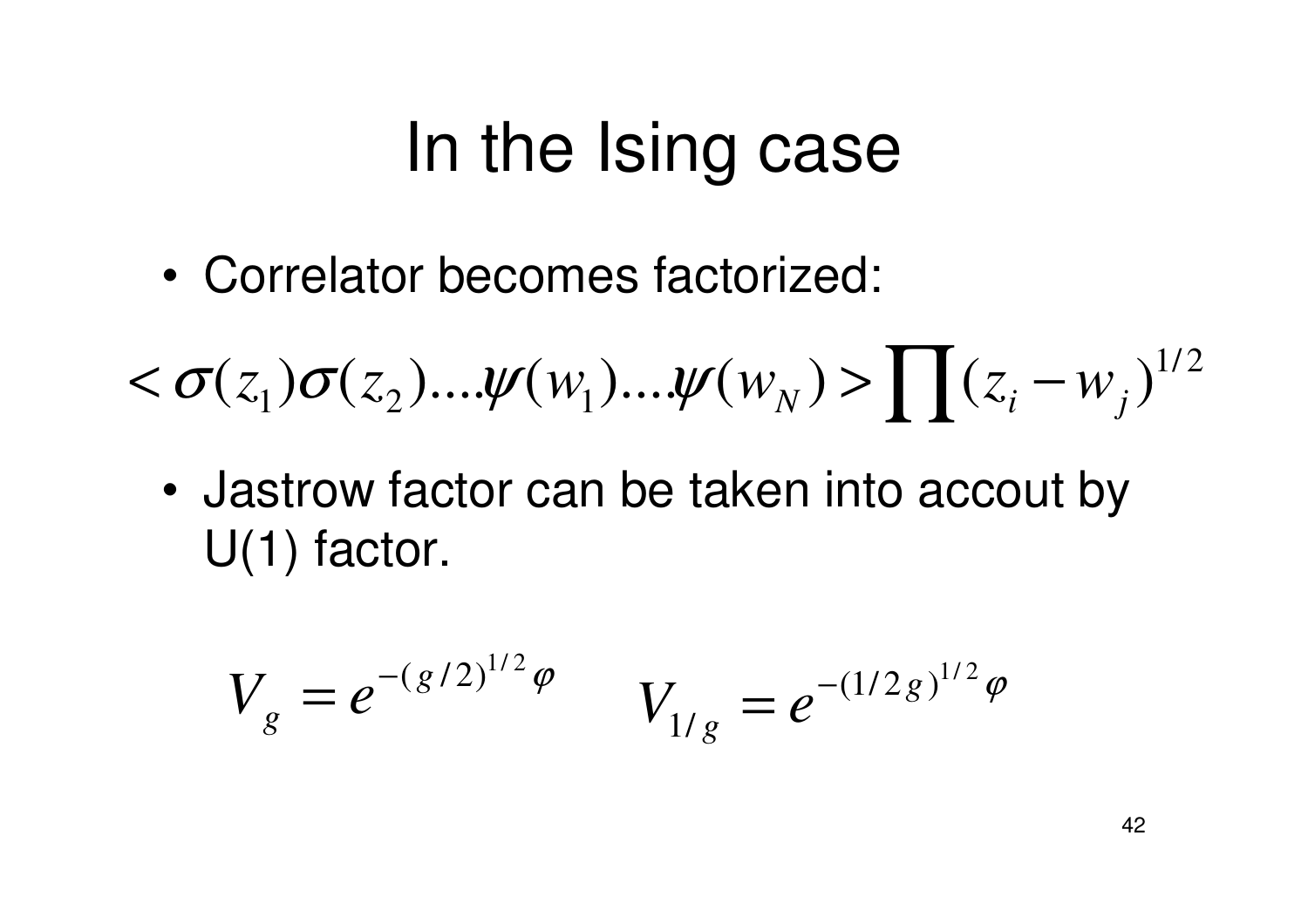# Organization of states.

• Didina Serban will show that the Hamiltonian is the sum of 2 independant C.S. Hamiltonians up to a lower triangularinteraction term. So the spectrum is characterized by 2 sets of quantum numbers. Agrees with the exclusion statistics selection rules.